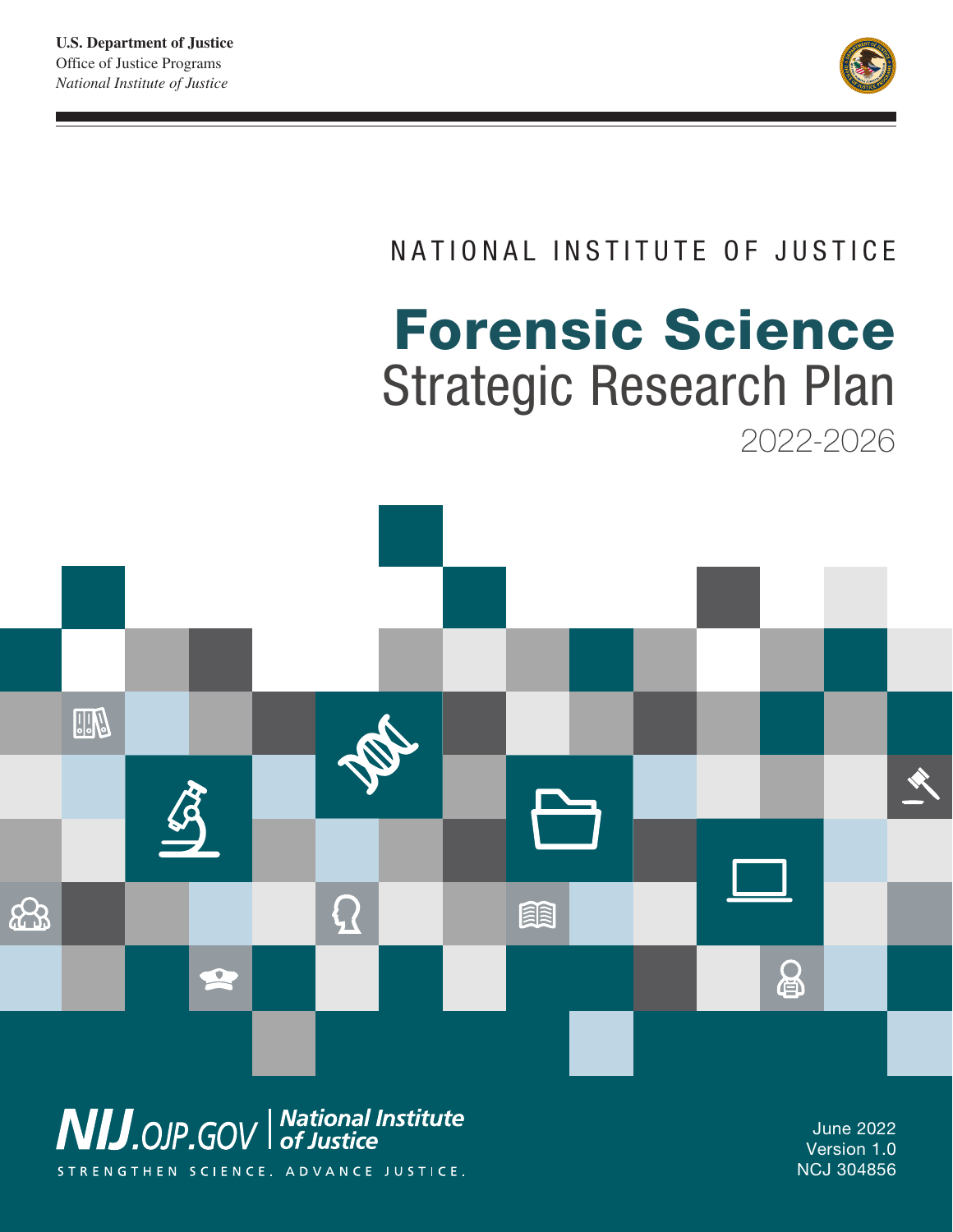U.S. Department of Justice Office of Justice Programs 810 Seventh St. N.W. Washington, DC 20531

Nancy La Vigne, Ph.D. Director, National Institute of Justice

This and other publications and products of the National Institute of Justice can be found at:

National Institute of Justice Strengthen Science • Advance Justice [NIJ.ojp.gov](http://NIJ.ojp.gov)

Office of Justice Programs Building Solutions • Supporting Communities • Advancing Justice [OJP.gov](http://OJP.gov)

The National Institute of Justice is the research, development, and evaluation agency of the U.S. Department of Justice. NIJ's mission is to advance scientific research, development, and evaluation to enhance the administration of justice and public safety.

The National Institute of Justice is a component of the Office of Justice Programs, which also includes the Bureau of Justice Assistance; the Bureau of Justice Statistics; the Office for Victims of Crime; the Office of Juvenile Justice and Delinquency Prevention; and the Office of Sex Offender Sentencing, Monitoring, Apprehending, Registering, and Tracking.

Photo Sources: Gorodenkoff/Shutterstock, Andrii Yalanskyi/Shutterstock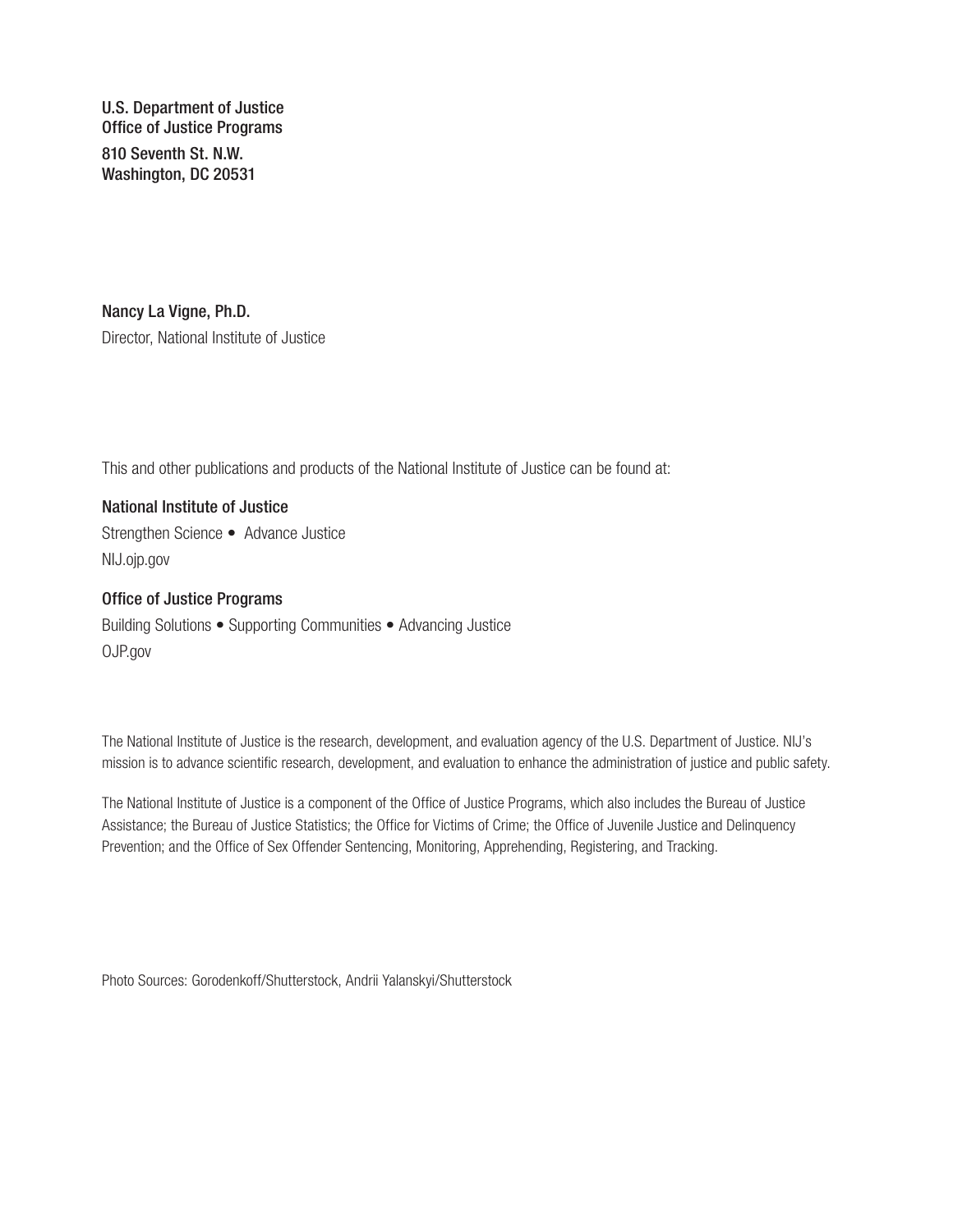# Message From the Director

The National Institute of Justice (NIJ) is dedicated to improving knowledge and understanding of crime and justice issues through science. It is a leading federal funder of forensic science research, development, and evaluation. Recognizing that forensic science is indispensable to preventing and solving crimes, we strengthen the connection between science and justice every day.

Our mandate for strengthening forensic science addresses challenges at all levels of government: federal, state, local, and tribal. More than 90% of forensic analysis — including DNA, drug chemistry and toxicology, and virtually all medicolegal death investigation — is done at the state, local, and tribal levels. NIJ works to improve communication and collaboration with stakeholders across the enterprise. Partnerships with other agencies and organizations, public and private, are essential to NIJ's success.



NIJ's Office of Investigative and Forensic Sciences focuses on improving

the quality and practice of forensic science through innovative solutions that support research and development, testing and evaluation, technology, and information exchange. To that end, we affirm the following guiding objectives:

- Advancing applied research and development in forensic science.
- Supporting foundational research in forensic science.
- Maximizing the impact of forensic science research and development.
- Cultivating a diverse, highly skilled forensic science workforce.
- Coordinating across the community of practice.

The demand for forensic analysis has grown by leaps and bounds as the value of forensic testing has been increasingly recognized. We see this most clearly with the rise in demand for DNA analysis and for more forensic drug and toxicology testing due to the opioid epidemic. To help meet this demand, NIJ supports research to improve the capacity and outputs of forensic science laboratories to help reduce the backlogs of evidence.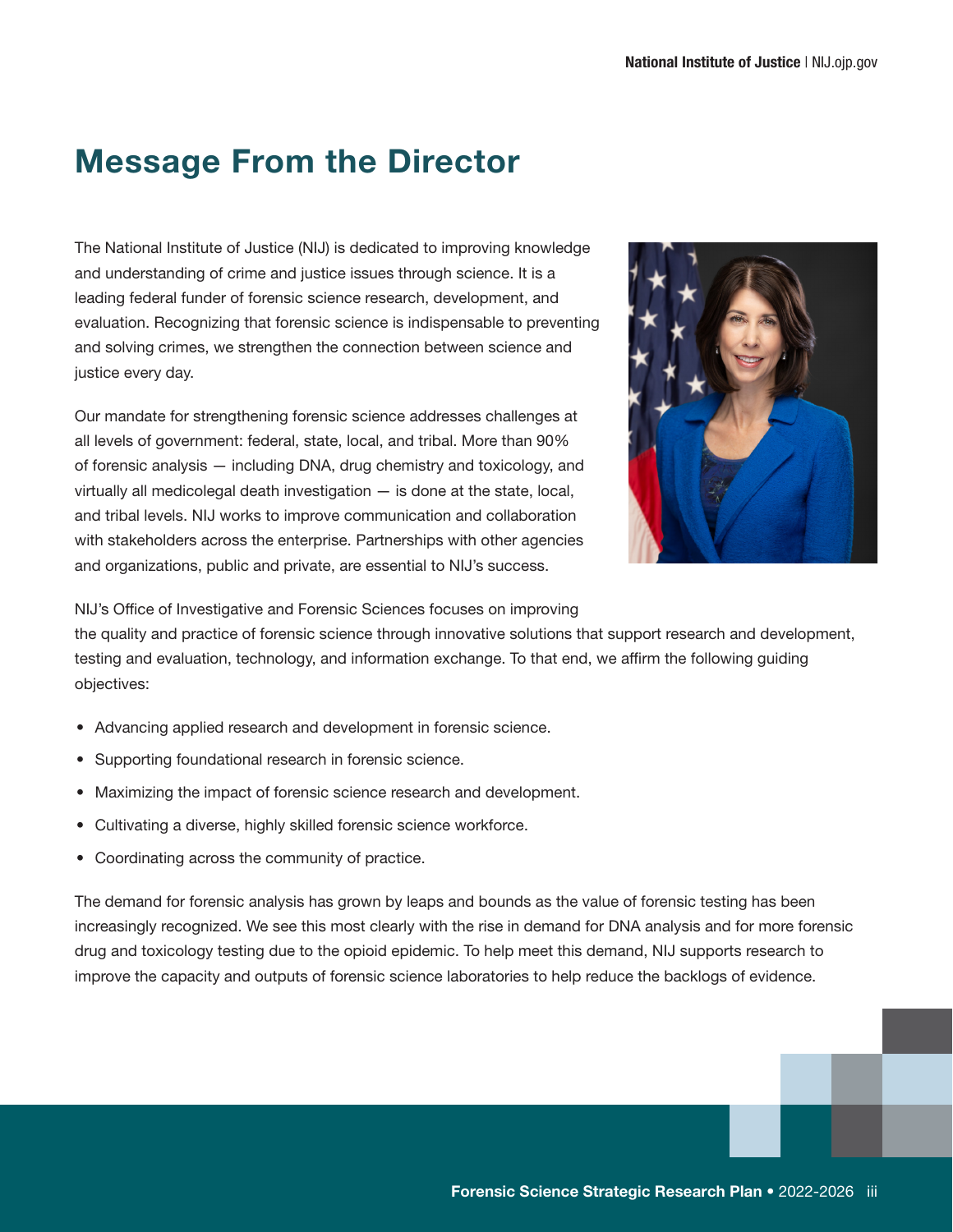Providing timely information to law enforcement and the courts ultimately bolsters the administration of justice. NIJ employs a strategy that couples rigorous research and development with coordination and knowledge transfer to aid law enforcement and forensic science communities and help minimize wrongful convictions.

NIJ's Forensic Science Strategic Research Plan is part of a series of plans developed to support the U.S. Department of Justice's overarching goals on crime and justice topics. Through these plans, NIJ outlines its vision and highlights its partnerships with collaborators. We further the priorities of the U.S. Department of Justice by helping to reduce violent crime, supporting prosecutors, and advancing new technologies and strategies that enhance public safety.

Research can make a difference in individual lives, in the safety of communities, and in creating a more effective and equitable justice system. NIJ's strategic plan strives to respond to the real-world needs of victims, communities, and criminal justice professionals.

Nancy La Vigne, Ph.D. Director, National Institute of Justice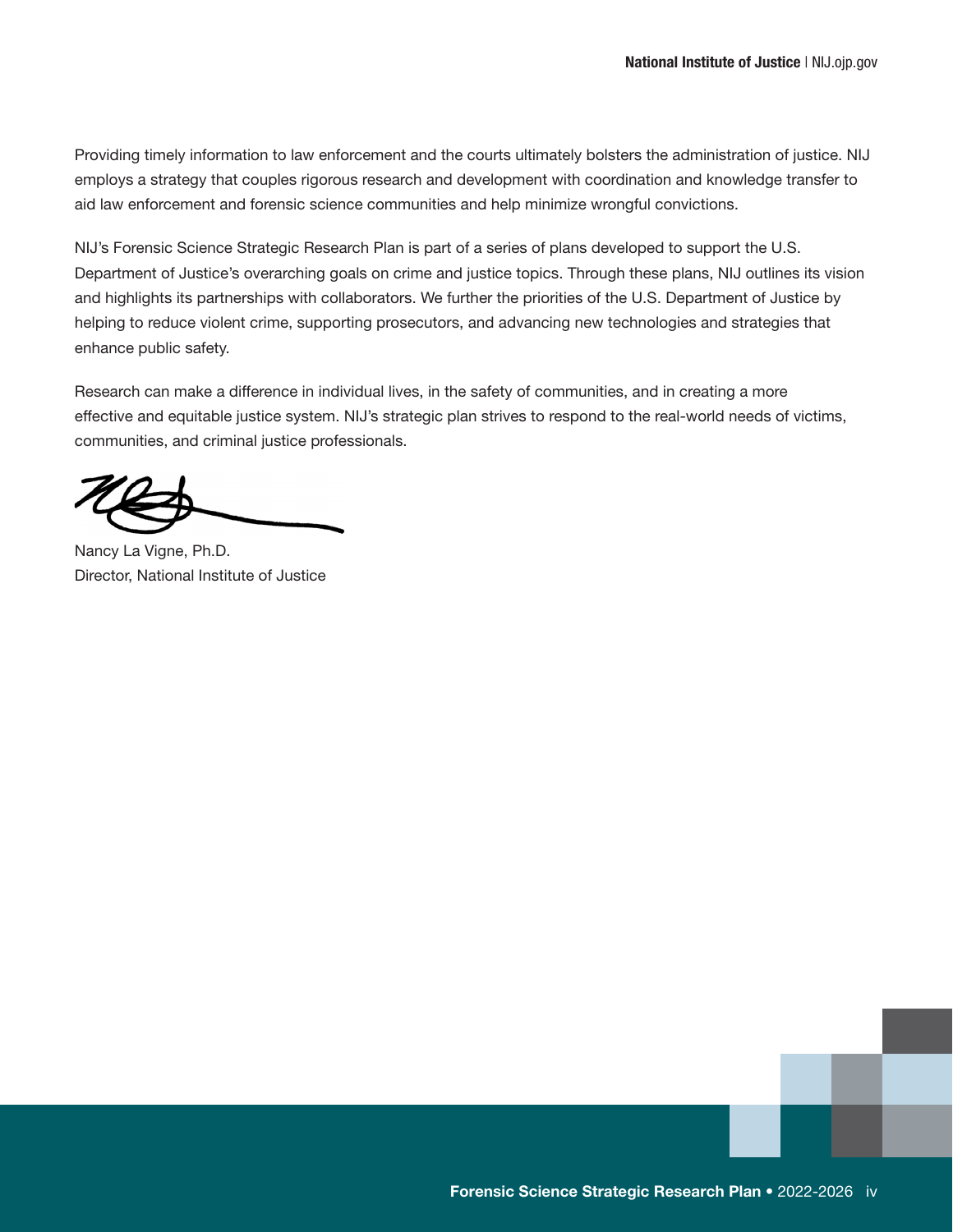# **Contents**

| Factor I: Evolving Practitioner Needs Within a Dynamic Scientific, Legal, and Policy Environment 4 |  |
|----------------------------------------------------------------------------------------------------|--|
|                                                                                                    |  |
|                                                                                                    |  |
| Factor IV: The Diverse Outputs and Outcomes Generated by NIJ's Forensic Science Research 5         |  |
|                                                                                                    |  |
|                                                                                                    |  |
|                                                                                                    |  |
|                                                                                                    |  |
|                                                                                                    |  |
|                                                                                                    |  |
|                                                                                                    |  |
|                                                                                                    |  |
|                                                                                                    |  |
|                                                                                                    |  |
|                                                                                                    |  |
|                                                                                                    |  |
|                                                                                                    |  |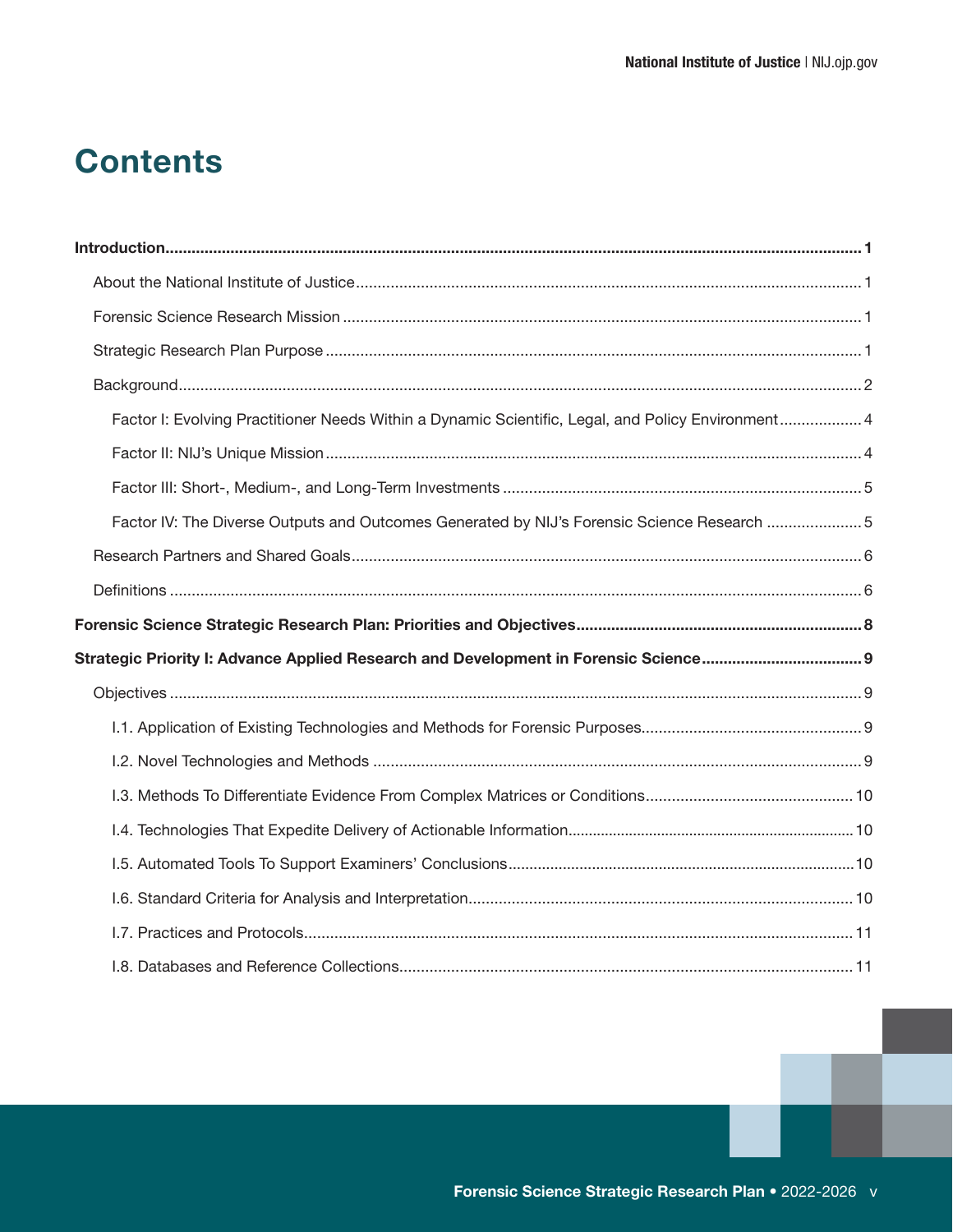| 13. Strategic Priority III: Maximize the Impact of Forensic Science Research and Development  13      |  |
|-------------------------------------------------------------------------------------------------------|--|
|                                                                                                       |  |
|                                                                                                       |  |
|                                                                                                       |  |
|                                                                                                       |  |
| III.4. Examine the Role and Value of Forensic Science in the Criminal Justice System 14               |  |
| Strategic Priority IV: Cultivate a Diverse, Highly Skilled Forensic Science Workforce 15              |  |
|                                                                                                       |  |
|                                                                                                       |  |
|                                                                                                       |  |
|                                                                                                       |  |
| IV.4. Implement a Process for Assessment, Outreach, and Sustainability for Diversity and Inclusion 16 |  |
|                                                                                                       |  |
|                                                                                                       |  |
| V.1. Assess and Address the Needs of the Field ………………………………………………………………………………………… 17                  |  |
|                                                                                                       |  |
|                                                                                                       |  |
|                                                                                                       |  |
|                                                                                                       |  |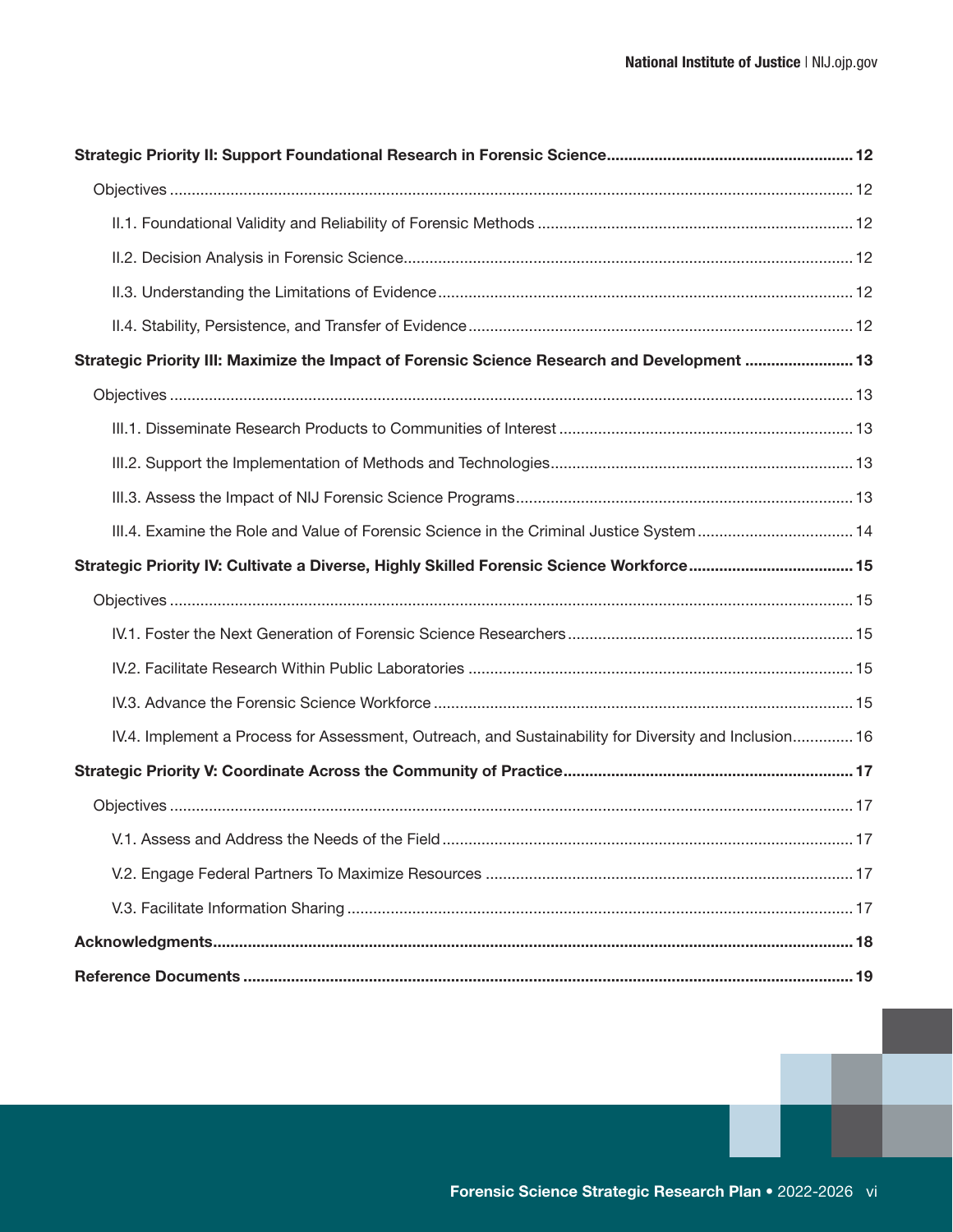## <span id="page-6-0"></span>Introduction

#### About the National Institute of Justice

As the research, development, and evaluation agency of the U.S. Department of Justice (DOJ), the National Institute of Justice (NIJ) is dedicated to improving knowledge and understanding of crime and justice issues through science. NIJ provides objective and independent tools to inform decision-making in the criminal justice community to reduce crime and advance justice, particularly in state, local, and tribal jurisdictions.

### Forensic Science Research Mission

NIJ's forensic science mission is to strengthen the quality and practice of forensic science through research and development, testing and evaluation, technology, and information exchange.

Forensic science disciplines supported by NIJ include, but are not limited to, forensic biology and DNA, trace evidence, impression and pattern evidence, forensic toxicology, seized drugs, crime scene investigation, forensic pathology, forensic anthropology, and digital/multimedia evidence. Advancements in these forensic disciplines lead to more accurate and reliable tools, greater laboratory efficiency, and increased value of evidence for the criminal justice system. NIJ actively collects the needs of forensic science practitioners and develops knowledge to help inform policy and best practice. Forensic science research supports the DOJ mission of ensuring the fair and impartial administration of justice through the development of objective methods that support the timely investigation of crime, prosecution of persons who have perpetrated crimes, and prevention of wrongful convictions.

#### Strategic Research Plan Purpose

NIJ developed this Forensic Science Strategic Research Plan to communicate its research agenda and advance its forensic science research mission. The strategic priorities and objectives outlined in this plan closely parallel the opportunities and challenges faced by the forensic science community. This document should be of interest to crime laboratory and medicolegal death investigation professionals; researchers and technology developers (academia, government, and industry); the legal community (defense, prosecution, and judiciary); federal, state, local, tribal, and international partners; policymakers; and other stakeholders.

NIJ will continue to disseminate research findings resulting from this strategic research plan among these partners and constituent audiences to achieve the greatest impact over time.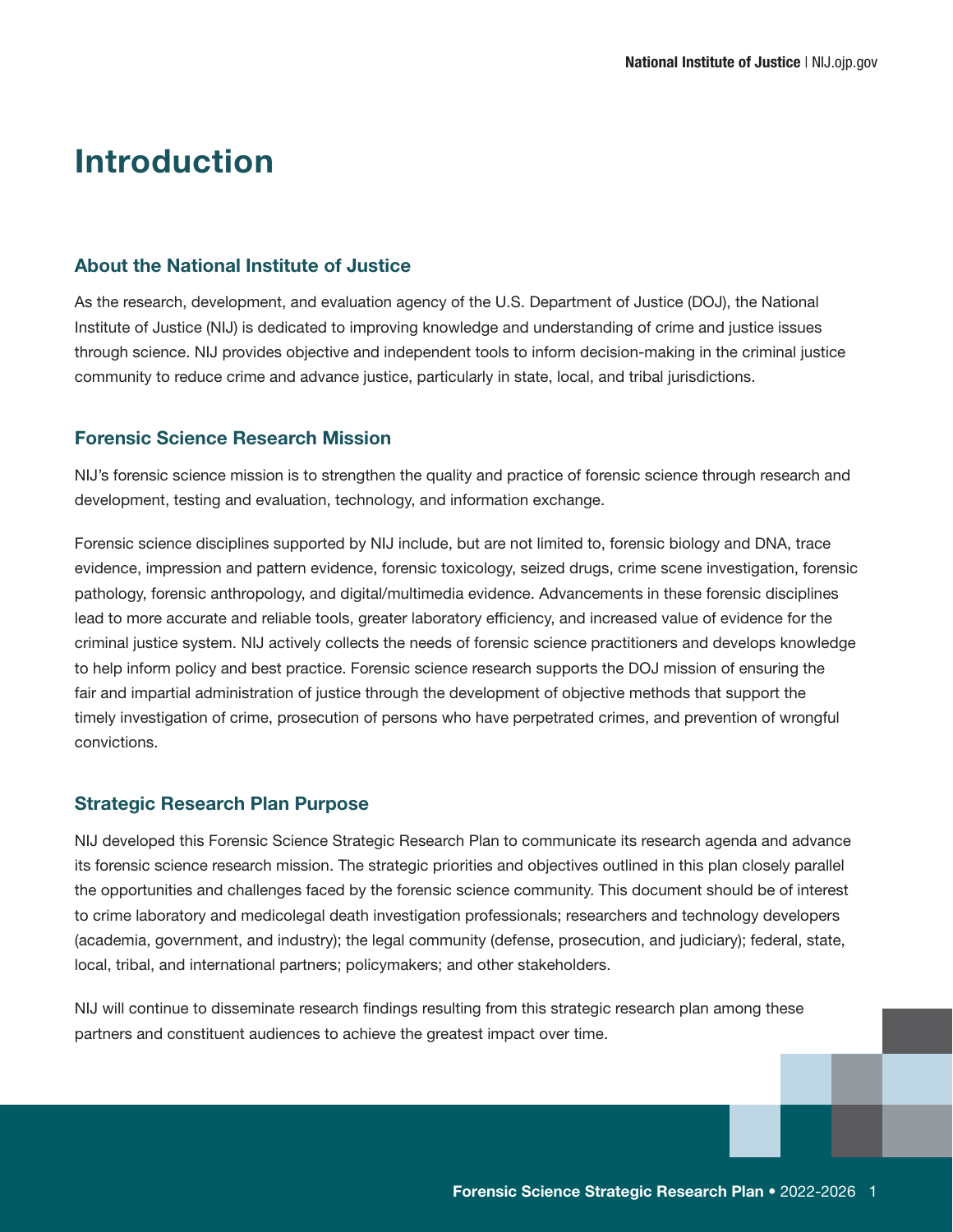### <span id="page-7-0"></span>**Background**

One of the goals of forensic science research is to yield evidence-based solutions to real-world challenges. Our nation needs objective, effective, and creative solutions to address the issues facing an overwhelmed criminal justice system and under-resourced community of forensic practitioners. Only through research can we continue to develop accurate, reliable, cost-effective, and rapid methods for the identification, analysis, and interpretation of physical evidence and strengthen the scientific foundations



*Gorodenkoff/Shutterstock*

of forensic practice (for more information on the impact of NIJ Forensic Science Research and Development, visit [https://nij.ojp.gov/library/publications/impact-nij-forensic-science-research-and-development\)](https://nij.ojp.gov/library/publications/impact-nij-forensic-science-research-and-development).

NIJ has over 50 years of experience in successfully identifying needs, funding research, and disseminating expert knowledge to the forensic science community.<sup>1</sup> NIJ identifies needs through regular stakeholder engagement with the forensic science community and has developed the only grant funding program in the nation that is fully dedicated to the broad spectrum of fields that make up forensic science. The program is highly competitive and receives hundreds of applications across multiple funding opportunities each year from academic, nonprofit, forprofit, federal, state, and local entities. The program's grants have led to tangible outputs and scientific advances that strengthen the fair and impartial administration of justice (to read about current solicitation programs, visit <https://nij.ojp.gov/funding/current>).2

The National Academy of Sciences (NAS) released the NIJ-commissioned report *Strengthening Forensic Science*  in the United States: A Path Forward in 2009.<sup>3</sup> The report provided a pivotal reexamination of forensic science and, among many recommendations, pointed to standards, federal coordination, graduate education, and research as necessary prompts for institutional change. Despite progress by the community on many of these issues,

<sup>1</sup> National Institute of Justice, *NIJ Journal* 281, November 2019, <https://nij.ojp.gov/nij-journal/nij-journal-issue-281>.

<sup>2</sup> National Institute of Justice, *The Impact of Forensic Science Research and Development,* Washington, DC: U.S. Department of Justice, National Institute of Justice, April 2021, NCJ 300422, [https://www.ojp.gov/pdffiles1/nij/300422.pdf.](https://www.ojp.gov/pdffiles1/nij/300422.pdf)

<sup>&</sup>lt;sup>3</sup> National Research Council, Strengthening Forensic Science in the United States: A Path Forward, Washington, DC: The National Academies Press, 2009, <https://doi.org/10.17226/12589>.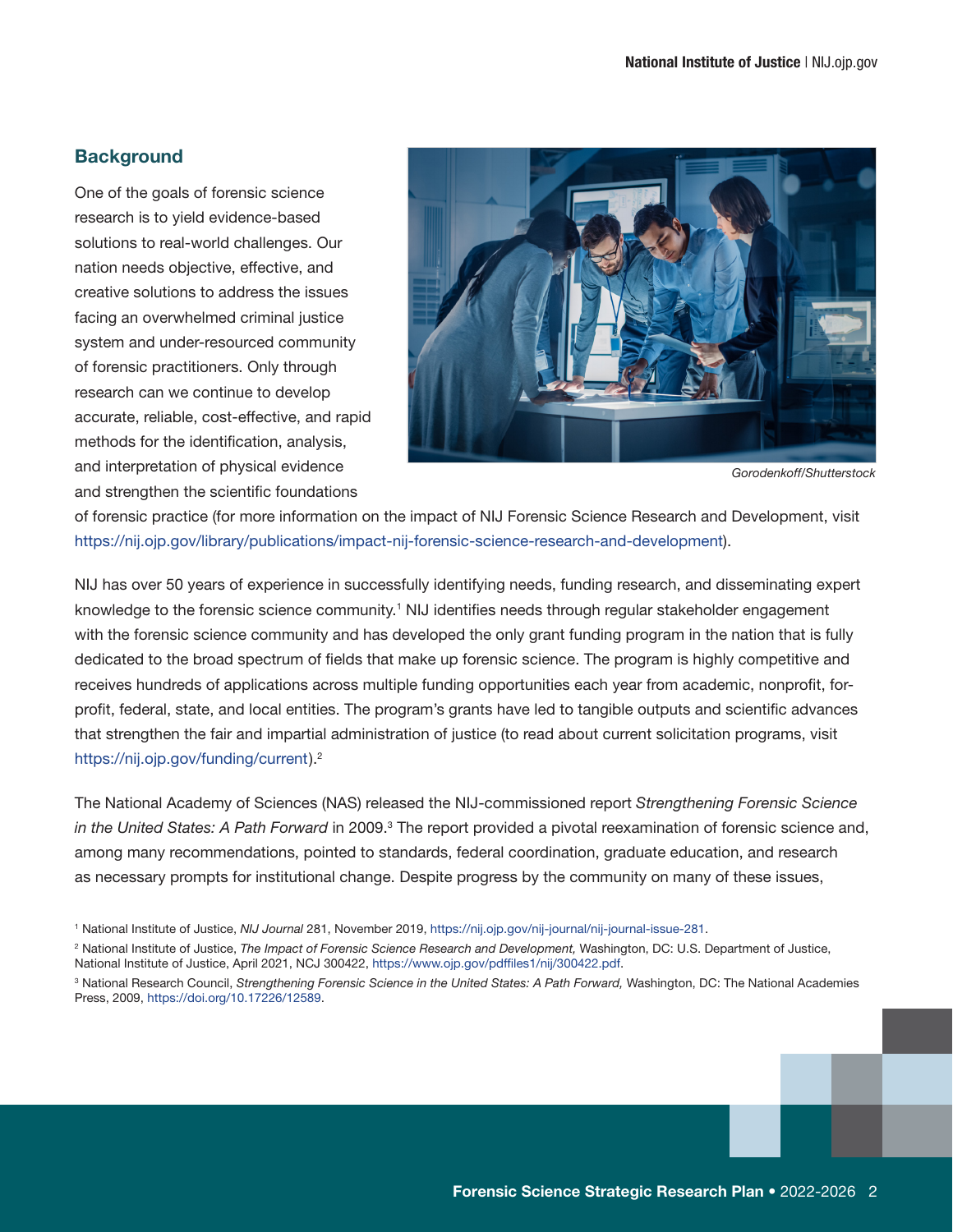subsequent reports, most notably by PCAST,<sup>4</sup> the AAAS,<sup>5</sup> and NIST,<sup>6</sup> have identified significant areas of need for further change through research. In parallel, NAS released the NIJ-commissioned report *Support for Forensic*  Science Research: Improving the Scientific Role of the National Institute of Justice.<sup>7</sup> In that 2015 report, NAS found that NIJ had made considerable progress in meeting the agency's mission to advance forensic science.

The 2015 report noted that "NIJ has a unique and critical role" among the diverse federal agencies working to impact the progress of forensic science, because NIJ focuses on extramural forensic science research and development. NAS affirmed that NIJ should continue on its current path and provide a plan for building on its progress by taking strategic steps to improve its "capacity to support high-quality forensic science research." NAS also recommended that NIJ develop a strategic plan that demonstrates its research priorities and its actions to achieve them, improves transparency and communication, and retools its resources in order to prioritize research rather than capacity-building grant programs.

NIJ has acted on these recommendations, investing more than \$270 million in forensic science research and development over the past 12 years. In 2020, the administration of the operational laboratory capacity-building grant programs was transferred to the Bureau of Justice Assistance.<sup>8</sup> This transition allows NIJ to focus on its research goals and promote the vital role that forensic science research plays in improving justice system efficiencies and outcomes. NIJ continues to respond to the NAS recommendations through this strategic plan.

The broader scientific community has identified challenges facing forensic science. NIJ's 2019 *Report to Congress: Needs Assessment of Forensic Laboratories and Medical Examiner/Coroner Offices* revealed a crime laboratory landscape in need of fundamental support to develop best practices, implement innovative tools and techniques, and analyze backlogs of evidence.<sup>9</sup> NIJ's research investments are designed to address those challenges. NIJ helps meet those needs, disseminating actionable research findings to academic partners and practitioners at the federal, state, and local levels.

9 National Institute of Justice, *Report to Congress: Needs Assessment of Forensic Laboratories and Medical Examiner/Coroner Offices,* Washington, DC: U.S. Department of Justice, National Institute of Justice, 2019, <https://www.ojp.gov/pdffiles1/nij/253626.pdf>.

<sup>4</sup> President's Council of Advisors on Science and Technology, *Report to the President: Forensic Science in Criminal Courts: Ensuring Scientific Validity of Feature-Comparison Methods,* Washington, DC: Executive Office of the President, President's Council of Advisors on Science and Technology, September 2016, [https://obamawhitehouse.archives.gov/sites/default/files/microsites/ostp/PCAST/pcast\\_forensic\\_science\\_report\\_](https://obamawhitehouse.archives.gov/sites/default/files/microsites/ostp/PCAST/pcast_forensic_science_report_final.pdf) [final.pdf.](https://obamawhitehouse.archives.gov/sites/default/files/microsites/ostp/PCAST/pcast_forensic_science_report_final.pdf)

<sup>&</sup>lt;sup>5</sup> American Academy for the Advancement of Sciences, "Forensic Science Assessments: A Quality and Gap Analysis," accessed April 13, 2022, <https://www.aaas.org/resources/forensic-science-assessments-quality-and-gap-analysis>.

<sup>6</sup> NIST Forensic Science, "Scientific Foundation Reviews," last updated May 11, 2022, [https://www.nist.gov/topics/forensic-science/](https://www.nist.gov/topics/forensic-science/interdisciplinary-topics/scientific-foundation-reviews) [interdisciplinary-topics/scientific-foundation-reviews.](https://www.nist.gov/topics/forensic-science/interdisciplinary-topics/scientific-foundation-reviews)

<sup>7</sup> National Academies of Sciences, Engineering, and Medicine, *Support for Forensic Science Research: Improving the Scientific Role of the National Institute of Justice,* Washington, DC: The National Academies Press, 2015,<https://doi.org/10.17226/21772>.

<sup>&</sup>lt;sup>8</sup> Capacity-building grant programs transferred to the Bureau of Justice Assistance include DNA Capacity Enhancement for Backlog Reduction Program; Paul Coverdell Forensic Science Improvement Grants Program; Postconviction Testing of DNA Evidence; Prosecuting Cold Cases using DNA Technology; Sexual Assault Forensic Evidence — Inventory, Tracking, and Reporting Program; and Strengthening the Medical Examiner-Coroner System Program.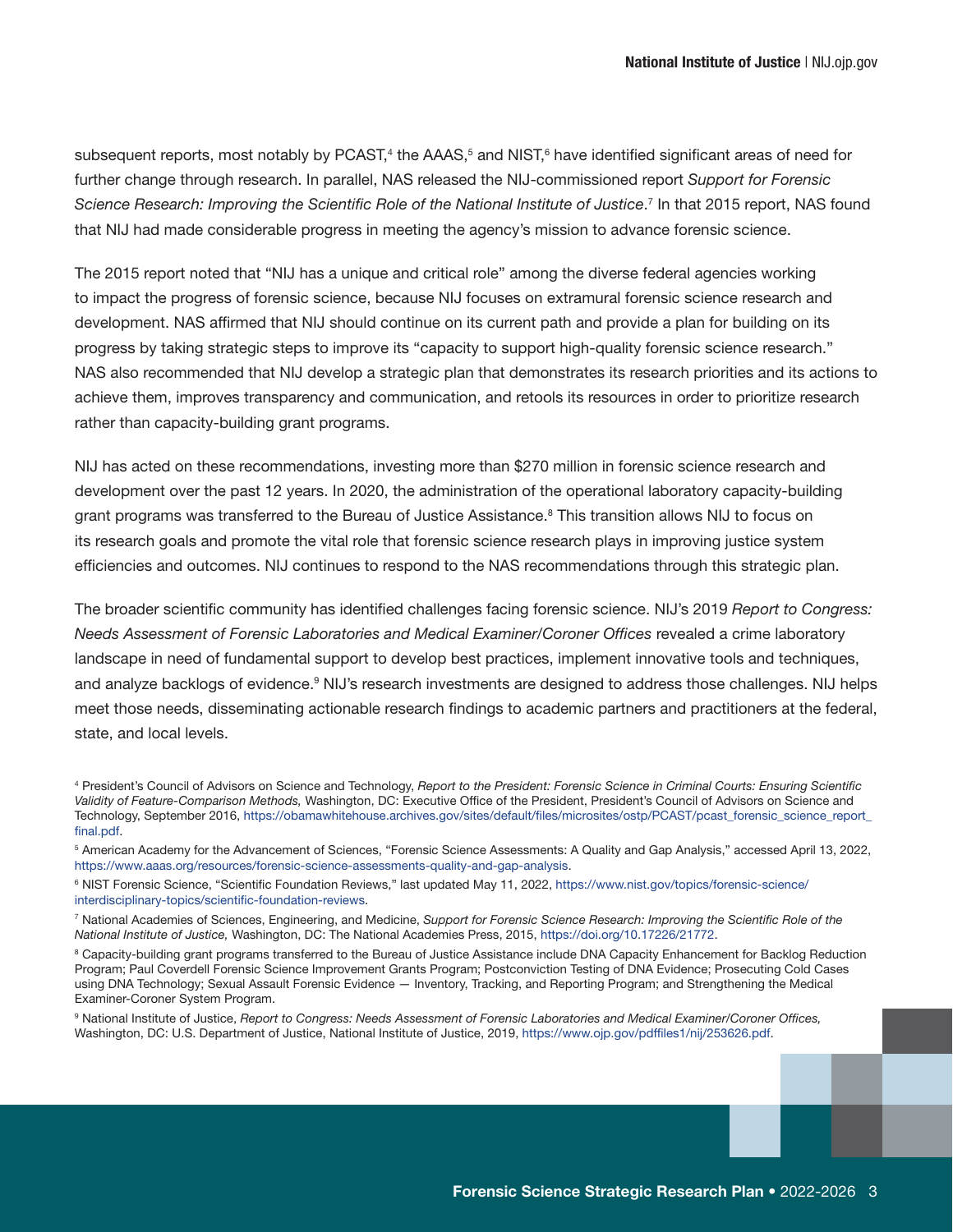<span id="page-9-0"></span>NIJ took a systematic approach to the development of this strategic research plan, recognizing four important factors:

- I. Evolving practitioner needs within a dynamic scientific, legal, and policy environment.
- II. NIJ's unique mission as an applied-science agency within the U.S. Department of Justice, serving the interests of the broader forensic science community.
- III. The short-, medium-, and long-term investments needed to be responsive to change.
- IV. The diverse forms of outputs and outcomes generated by NIJ's forensic science research, which consists of foundational, applied, and transitional projects.

#### Factor I: Evolving Practitioner Needs Within a Dynamic Scientific, Legal, and Policy Environment

The [Forensic Science Research and Development Technology Working Group \(FSRD-TWG\)](https://nij.ojp.gov/topics/articles/forensic-science-research-and-development-technology-working-group-operational) informs the first factor. This group is composed of over 50 members of the federal, state, and local forensic science community who identify, discuss, and prioritize their operational needs and requirements. The group includes practitioners representing biology/DNA, trace evidence, toxicology, crime scene examination, anthropology, pathology, impression/pattern evidence, and seized drugs. NIJ regularly publishes an updated list of the FSRD-TWG needs as a guide to researchers interested in addressing current forensic science problems. These needs, as well as those published by other federal forensic science committees, also help to inform the objectives and priorities of NIJ's research and development activities (for more information on OSAC research and development needs, visit <https://www.nist.gov/osac/osac-research-and-development-needs>).

#### Factor II: NIJ's Unique Mission

NIJ is uniquely positioned as a justice-focused science agency that serves the broader forensic science community and provides insight into future research and practice through interaction and collaboration. NIJ defines collaborative spaces where practitioners and researchers can connect, exchange, and enhance ideas. These spaces also serve to build relationships and transfer knowledge between partners so that research findings can inform practice. Leaders in the community recognize these goals, believe in these benefits, and actively volunteer for NIJ working groups, where collaboration is fostered between [academic researchers](https://forensiccoe.org/grantee-needs/) and [publicly funded](https://nij.ojp.gov/topics/forensics/connecting-researchers-forensic-laboratories)  [forensic laboratories.](https://nij.ojp.gov/topics/forensics/connecting-researchers-forensic-laboratories) In addition to convening working groups, NIJ encourages collaboration between [academic](https://forensiccoe.org/grantee-needs/)  [researchers](https://forensiccoe.org/grantee-needs/) and [publicly funded forensic laboratories.](https://nij.ojp.gov/topics/forensics/connecting-researchers-forensic-laboratories)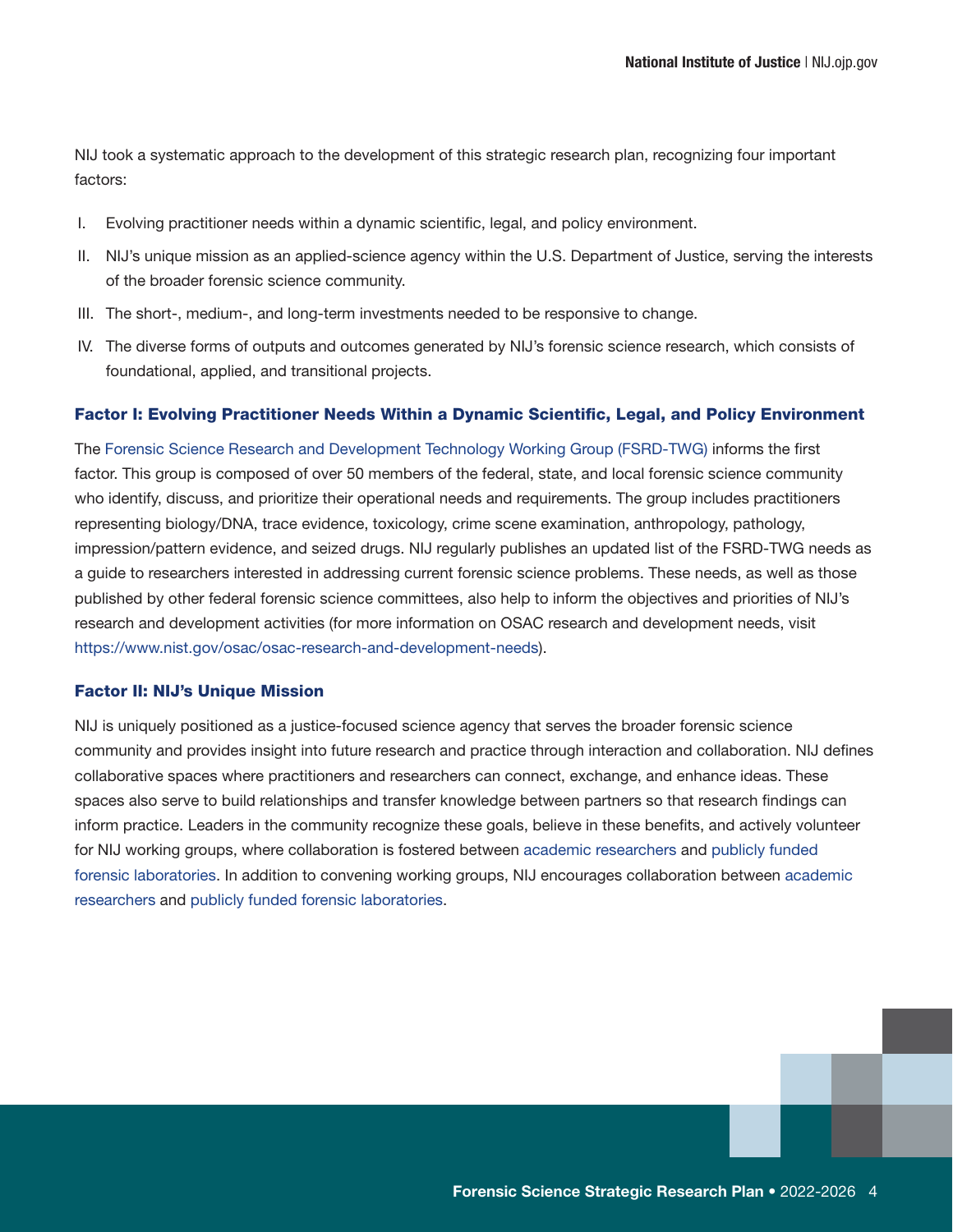### <span id="page-10-0"></span>For additional information on:

- Connecting researchers with forensic laboratories, visit [https://nij.ojp.gov/topics/forensics/connecting](https://nij.ojp.gov/topics/forensics/connecting-researchers-forensic-laboratories)[researchers-forensic-laboratories](https://nij.ojp.gov/topics/forensics/connecting-researchers-forensic-laboratories).
- The Forensic Science Research and Development Technology Working Group (FSRD-TWG), visit [https://nij.ojp.](https://nij.ojp.gov/topics/articles/forensic-science-research-and-development-technology-working-group-operational) [gov/topics/articles/forensic-science-research-and-development-technology-working-group-operational.](https://nij.ojp.gov/topics/articles/forensic-science-research-and-development-technology-working-group-operational)
- The Forensic Laboratory Needs Technology Working Group (FLN-TWG), visit [https://nij.ojp.gov/topics/articles/](https://nij.ojp.gov/topics/articles/forensic-laboratory-needs-technology-working-group-opening-new-channel-improve) [forensic-laboratory-needs-technology-working-group-opening-new-channel-improve](https://nij.ojp.gov/topics/articles/forensic-laboratory-needs-technology-working-group-opening-new-channel-improve).
- The NSF Industry-University Cooperative Research Centers (IUCRC) Program, visit [https://iucrc.nsf.gov/.](https://iucrc.nsf.gov/)

#### Factor III: Short-, Medium-, and Long-Term Investments

NIJ supports a mix of research and development spanning from early-stage research all the way to end-stage development and implementation. Within this portfolio, NIJ maintains a diverse collection of projects at all stages of maturity, from concept to adoption, and translates and disseminates results to practitioner and policymaker audiences.

#### Factor IV: The Diverse Outputs and Outcomes Generated by NIJ's Forensic Science Research

NIJ evaluates the products of its efforts and determines how well these outputs align with the priorities outlined in this strategic plan. NIJ seeks to accelerate research outcomes by maintaining a strong technology transition component. This is accomplished largely through NIJ's Forensic Technology Center of Excellence, which helps to transfer state-of-the art technology and knowledge into practice by partnering with federal, state, and local crime laboratories and medical examiner/coroner offices.10 The NIJ Forensic Laboratory Needs Technology Working Group, established in 2018, provides a forum for crime laboratory directors and academic researchers from around the country to develop coordinated approaches to addressing technology implementation challenges in the forensic laboratory.11 The working group's ultimate goal is to increase laboratory efficiency, ensure that resources are focused appropriately and keep up with demand, and support innovative technology implementation strategies for a stronger justice system.

<sup>10</sup> National Institute of Justice, "NIJ Announces \$4.5M in New Funding for the Forensic Technology Center of Excellence," January 7, 2022, [https://nij.ojp.gov/nij-announces-45m-new-funding-forensic-technology-center-excellence;](https://nij.ojp.gov/nij-announces-45m-new-funding-forensic-technology-center-excellence) and Forensic Technology Center of Excellence, accessed April 13, 2022, https://forensiccoe.org/.

<sup>11 &</sup>quot;Forensic Laboratory Needs Technology Working Group (FLN-TWG)," Forensic Technology Center of Excellence, accessed April 13, 2022, [https://forensiccoe.org/forensic-laboratory-needs-technology-working-group/;](https://forensiccoe.org/forensic-laboratory-needs-technology-working-group/) and "The NIJ Forensic Laboratory Needs Technology Working Group — Progress to Date and Future Plans," Forensic Technology Center of Excellence, accessed April 13, 2022, [https://forensiccoe.org/nij](https://forensiccoe.org/nij-forensic-laboratory-report/)[forensic-laboratory-report/.](https://forensiccoe.org/nij-forensic-laboratory-report/)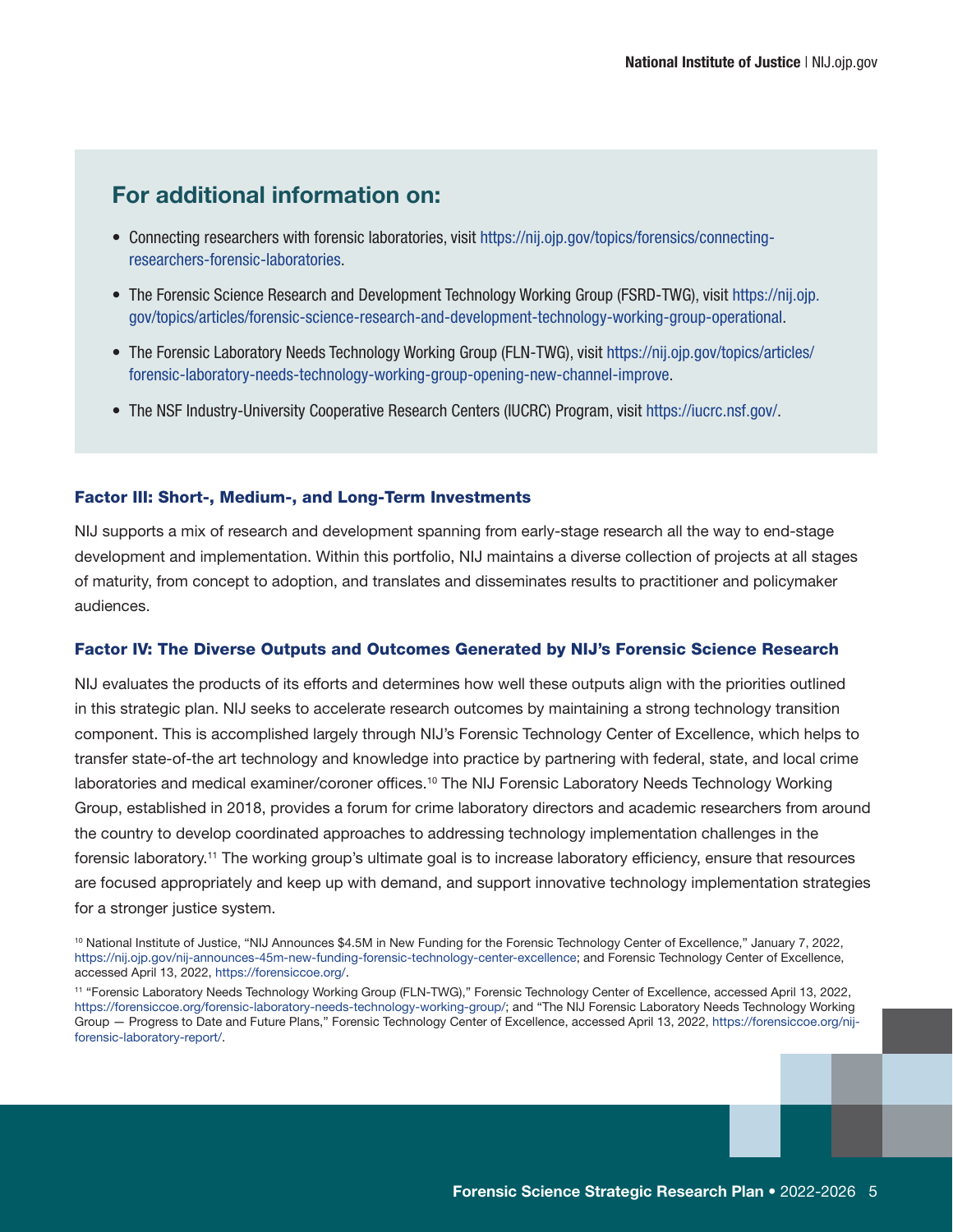#### <span id="page-11-0"></span>Research Partners and Shared Goals

NIJ and the broader community of interest recognize that forensic science research is a challenging endeavor that can only succeed through broad collaboration between government, academic, and industry partners. Forensic science practitioners are constantly presented with increasing demands for quality services in the face of diminishing resources. As part of its long-term strategy for success, NIJ actively seeks to partner practitioners with researchers to help develop solutions to these challenging issues. NIJ coordination and funding help these partnerships bear fruit.



*Andrii Yalanskyi/Shutterstock*

NIJ and its partners have a shared goal of supporting a strong forensic science research enterprise. Building sustainable partnerships is of paramount importance, as is connecting academic, industry, federal, state, local, and international organizations that can help foster and coordinate research and development. To this end, NIJ collaborates with several outside agencies. NIJ works with the National Science Foundation [\(Center for Advanced](https://iucrc.nsf.gov/centers/center-for-advanced-research-in-forensic-science/)  [Research in Forensic Science](https://iucrc.nsf.gov/centers/center-for-advanced-research-in-forensic-science/)) and the National Institute of Standards and Technology [\(Center for Statistics](https://forensicstats.org/) and [Applications in Forensic Evidence](https://forensicstats.org/) and [Organization of Scientific Area Committees for Forensic Science](https://www.nist.gov/osac/osac-organizational-structure)), as well as the Federal Bureau of Investigation ([Research and Support Unit](https://www.fbi.gov/services/laboratory/scientific-analysis/research-and-support)). For a summary of Federal Forensic Science Research and Development Programs, visit [https://forensiccoe.org/federal-forensic-science-research](https://forensiccoe.org/federal-forensic-science-research-development-programs-2021/)[development-programs-2021/](https://forensiccoe.org/federal-forensic-science-research-development-programs-2021/).

### **Definitions**

The following are a few basic terms used to define and distinguish key concepts in forensic science. Other points of clarification are provided throughout the document as footnotes with applicable references.

- Quantitation To measure the quantity or concentration of an analyte in a sample, along with the associated measurement uncertainty.
- Destructive A test that consumes, alters, or otherwise damages a sample, affecting its condition or availability for further testing.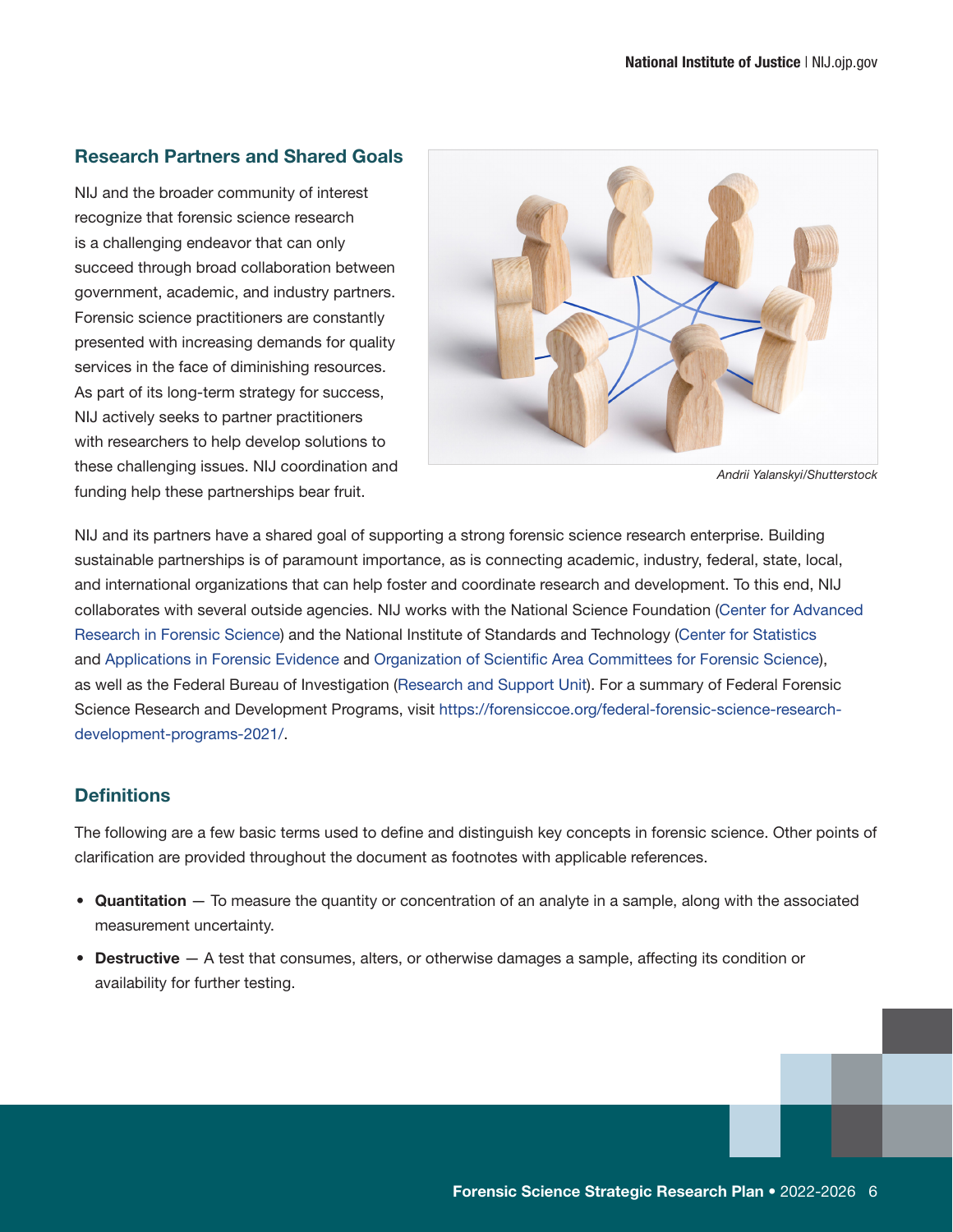- Uncertainty A parameter, associated with the result of a measurement, that characterizes the range of the values that could reasonably be attributed to what is being measured.
- Decision analysis  $-$  A formalized approach to assessing the accuracy, reliability, and reproducibility of expert conclusions, in aggregate, using a given method, test, or workflow.
	- **Black box testing**  $A$  method of testing the performance of a system that focuses exclusively on the ultimate outcome (correct or incorrect), without regard to the internal details of the process. In a forensic science context, this often refers to measurement of the rates of examiner error when employing typical current practices.
	- $\blacksquare$  White box testing  $-$  A method of testing the performance of a system that focuses on how specific internal processes impact the overall outcome. This can be used to identify the most significant factors contributing to error.
	- **Error**  $-$  The tendency of a set of measurements to deviate from the true value.
- Human factors research  $-$  A multidisciplinary field that examines ways in which human performance (e.g., the judgments of experts) can be influenced by cognitive, perceptual, organizational, social, cultural, and other factors.
- Technology transition  $-$  Efforts to facilitate the transfer of the results of research and development into operational use and practice. This can include the demonstration, testing, evaluation, adoption, implementation, and general use and acceptance of a technology.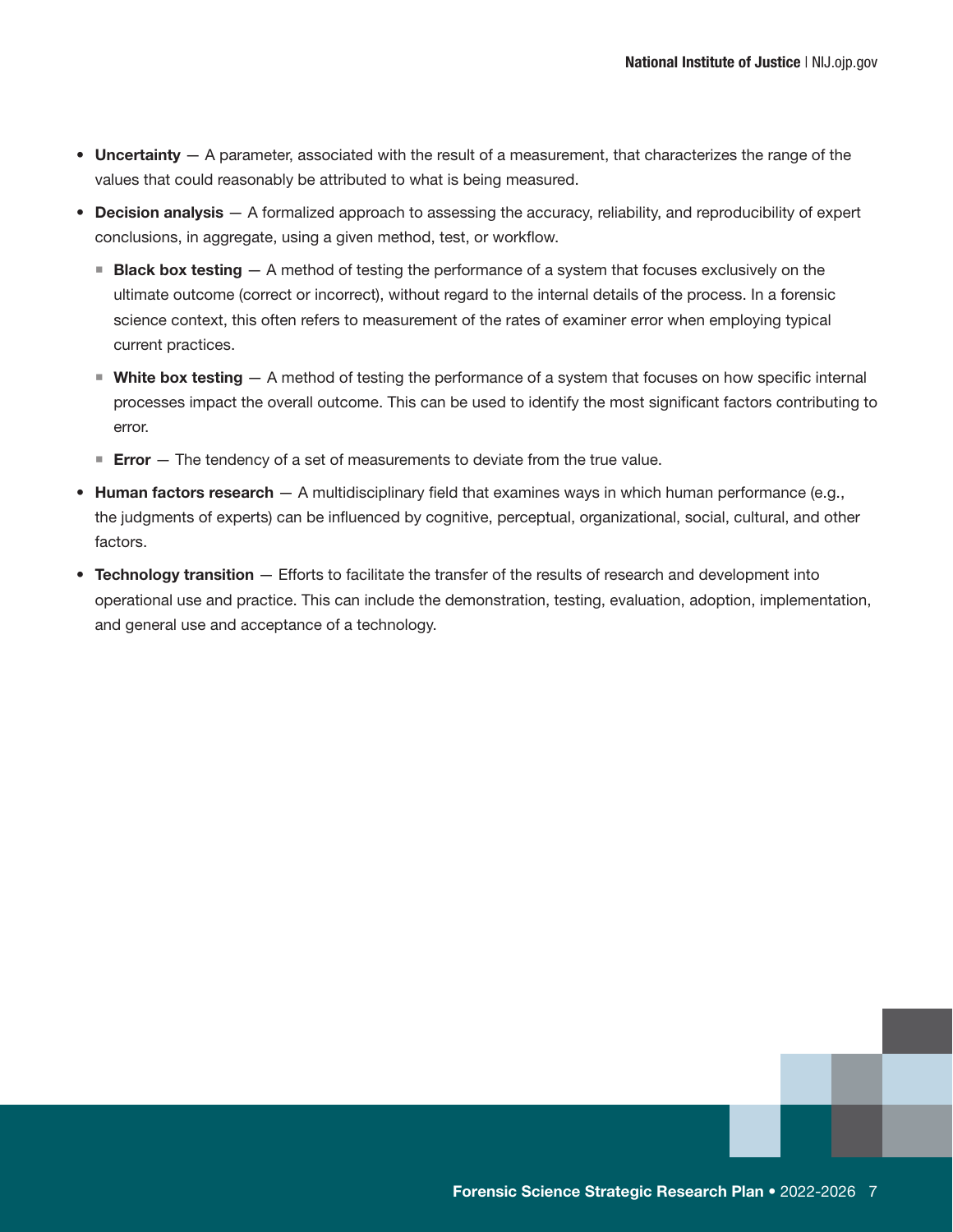# <span id="page-13-0"></span>Forensic Science Strategic Research Plan: Priorities and Objectives

NIJ sponsors research, development, and evaluation to bring innovation to forensic science, better understand the limits of current forensic methods, and inform forensic science policy and practice.

NIJ has identified five strategic research priorities for the Forensic Science Strategic Research Plan, under which a comprehensive set of objectives and action items are organized:

- I. Advance Applied Research and Development in Forensic Science.
- II. Support Foundational Research in Forensic Science.
- III. Maximize the Impact of Forensic Science Research and Development.
- IV. Cultivate a Diverse, Highly Skilled Forensic Science Workforce.
- V. Coordinate Across the Community of Practice.

Research and development in the natural sciences generally builds on a foundation of basic research, extends acquired knowledge into applied research and development, and culminates in the successful transition of promising technologies into practice. NIJ's criminal justice mission prioritizes applied science and technology transition with the potential to benefit the forensic science enterprise. NIJ supports the research infrastructure necessary for innovation to blossom (see Exhibit 1). This includes development of the forensic science workforce as well as partnerships to promote information and resource sharing.

### Exhibit 1. NIJ's role in forensic science innovation and technology transition

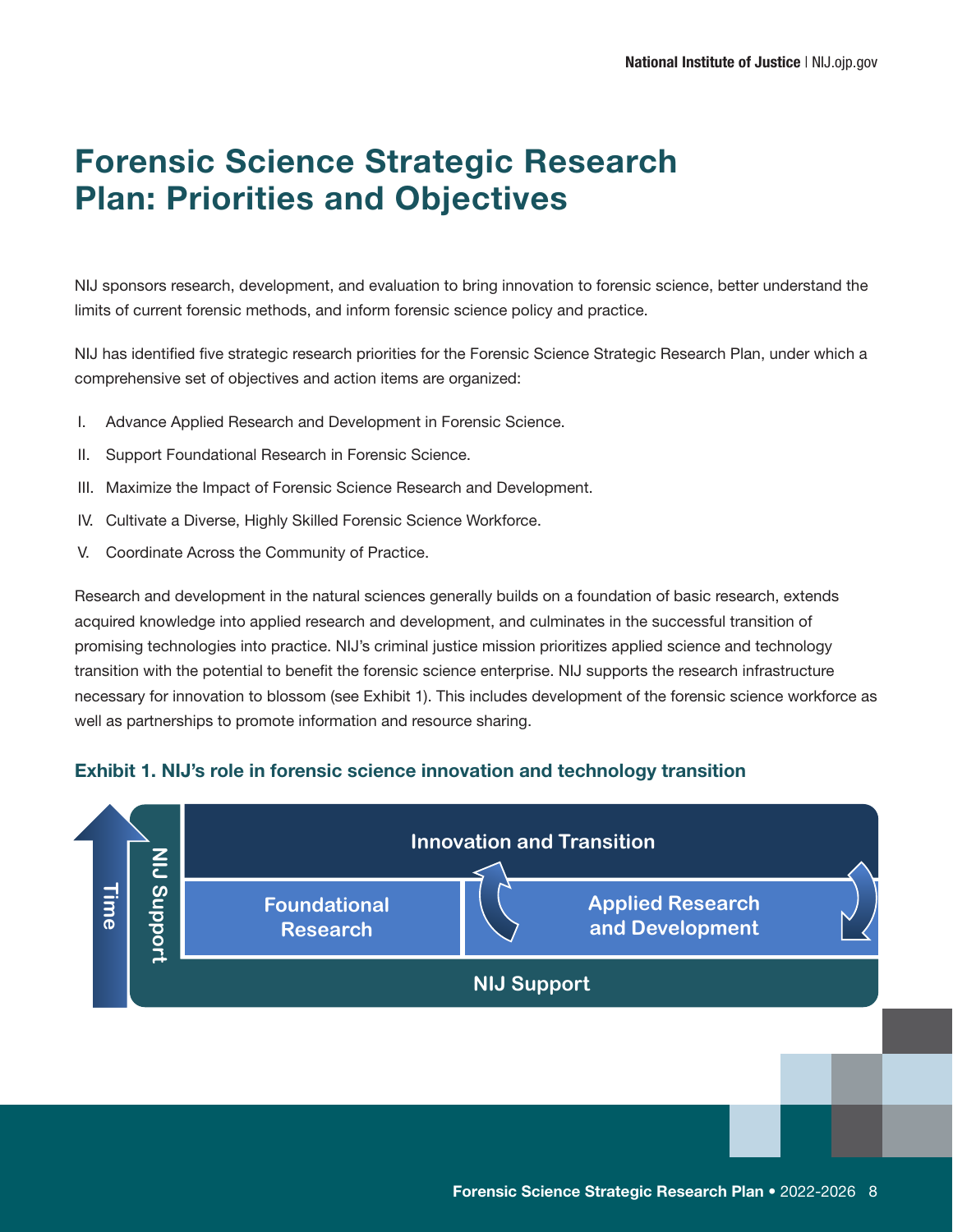# <span id="page-14-0"></span>Strategic Priority I: Advance Applied Research and Development in Forensic Science

The objective of NIJ's applied research and development in forensic science is to meet [the needs of forensic](https://forensiccoe.org/federal-forensic-science-research-development-programs-2021/)  [science practitioners.](https://forensiccoe.org/federal-forensic-science-research-development-programs-2021/) NIJ supports applied research and development that aids the forensic science community through the development of methods, processes, devices, and materials. Applied research and development may result in improved procedures or otherwise resolve current barriers. It may not always provide immediate solutions but can move the state of the art forward and optimize the implementation of available technologies.

### **Objectives**

#### I.1. Application of Existing Technologies and Methods for Forensic Purposes

- Tools that increase sensitivity and specificity of forensic analysis.
- Methods to maximize the information gained from forensic evidence.
- Nondestructive or minimally destructive methods that maintain evidence integrity.
- Technologies to improve the identification and collection of evidence.
- Machine learning methods for forensic classification.
- Reliable and robust fieldable technologies.
- Rapid technologies to increase efficiency.
- Imaging technologies to visualize evidence.

#### I.2. Novel Technologies and Methods

- Identification and quantitation of forensically relevant analytes (e.g., seized drugs, gunshot residue).
- Differentiation techniques for biological evidence (e.g., body fluid identification).
- Investigation of novel or nontraditional aspects of evidence (e.g., microbiome, nanomaterials).
- Reliable and robust fieldable technologies.
- Increased efficiency of evidence analysis with rapid technologies.
- Crime scene documentation and reconstruction technologies.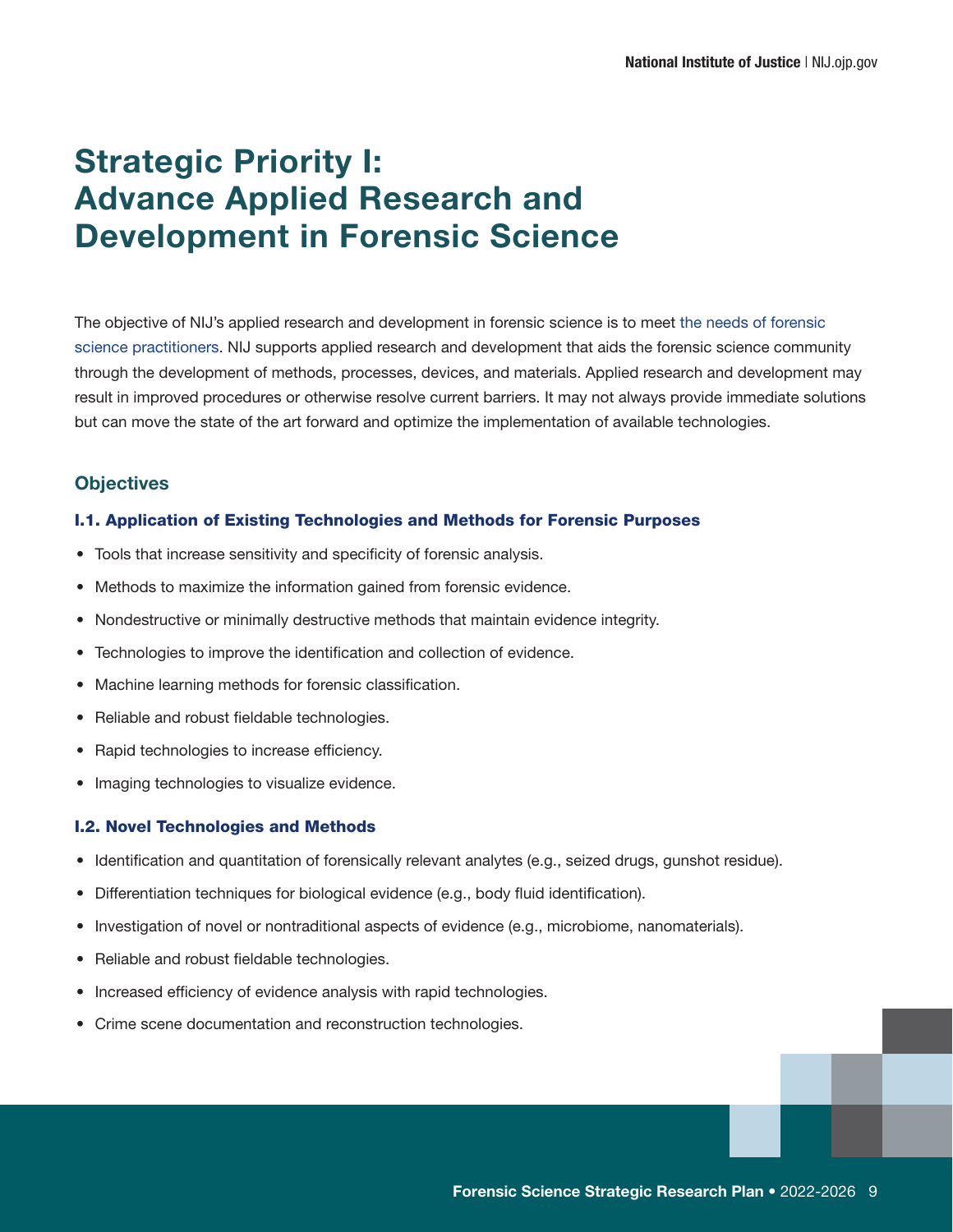#### <span id="page-15-0"></span>I.3. Methods To Differentiate Evidence From Complex Matrices or Conditions

- Detection and identification of evidence during collection or analysis.
- Differentiation of compounds or components of interest in complex matrices.
- Identification of clandestine graves.

#### I.4. Technologies That Expedite Delivery of Actionable Information

- Methods and workflows to enhance or inform investigations.
- Enhanced data aggregation, integration, and analysis within and across datasets.
- Expanded triaging tools and techniques to develop actionable results.
- Technologies and workflows for forensic operations at the scene.

#### I.5. Automated Tools To Support Examiners' Conclusions

- Objective methods to support interpretations and conclusions.
- Technology to assist with complex mixture analysis.
- Evaluation of algorithms for quantitative pattern evidence comparisons.
- Library search algorithms to assist in the identification of unknown compounds.
- Systems that quantitatively weigh results when performing biological profile analysis of unidentified human remains.
- Computational methods to support bloodstain pattern analysis.

#### I.6. Standard Criteria for Analysis and Interpretation

- Standard methods for qualitative and quantitative analysis.
- Evaluation of expanded conclusion scales.
- Evaluation of the use of methods to express the weight of evidence (e.g., likelihood ratios, verbal scales).
- Assessment of the causes and meaning of artifacts in a forensic context.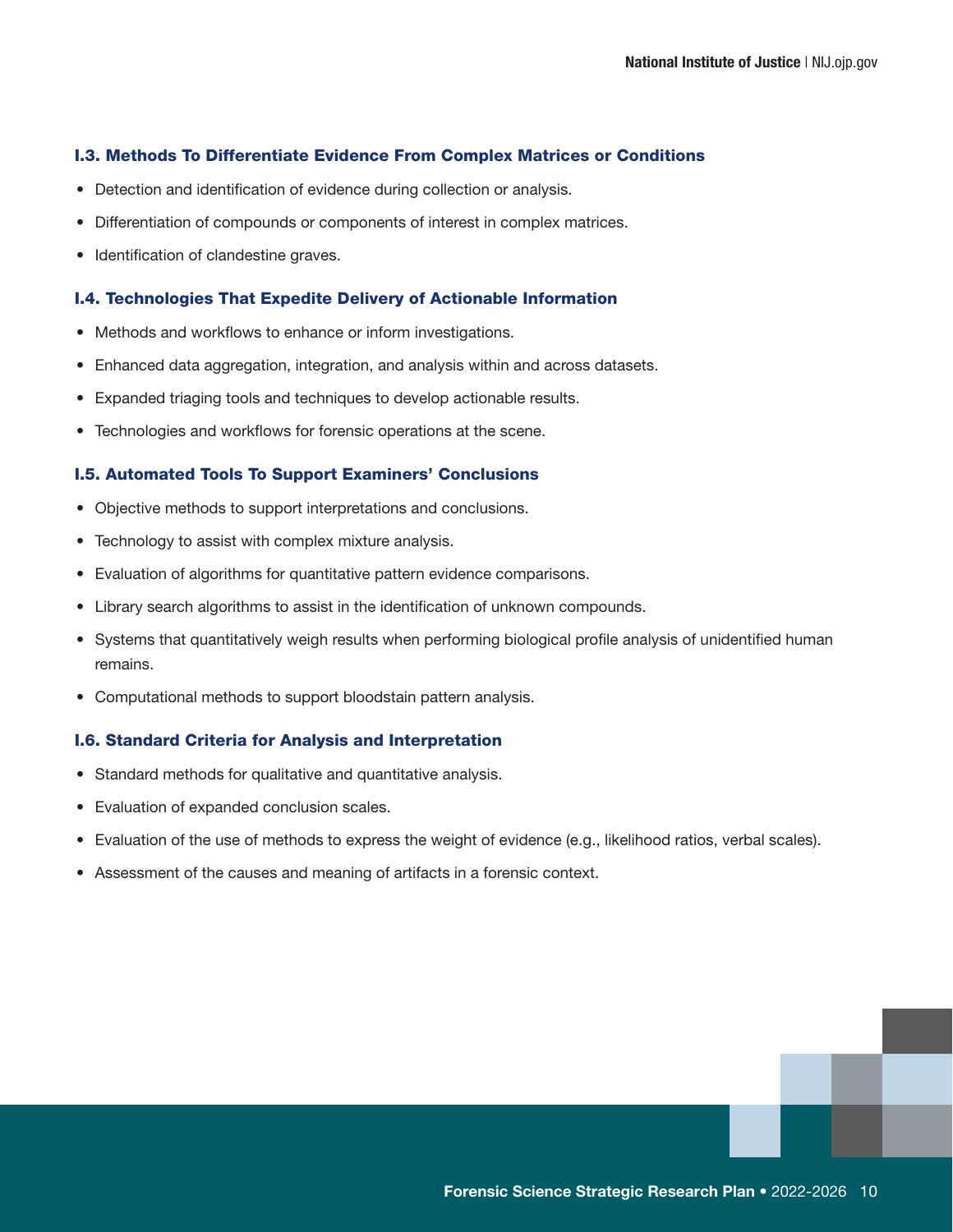#### <span id="page-16-0"></span>I.7. Practices and Protocols

- Optimization of analytical workflows, methods, and technologies.
- Effectiveness of communicating reports, testimony, and other laboratory results.
- Implementation of new technologies and methods, including cost-benefit analyses.
- Laboratory quality systems effectiveness.
- Research regarding proficiency tests that reflect complexity and workflows.
- Connectivity and standards for laboratory information management systems.

#### I.8. Databases and Reference Collections

- Development of reference materials/collections.
- Databases that are accessible, searchable, interoperable, diverse, and curated.
- Databases to support the statistical interpretation of the weight of evidence.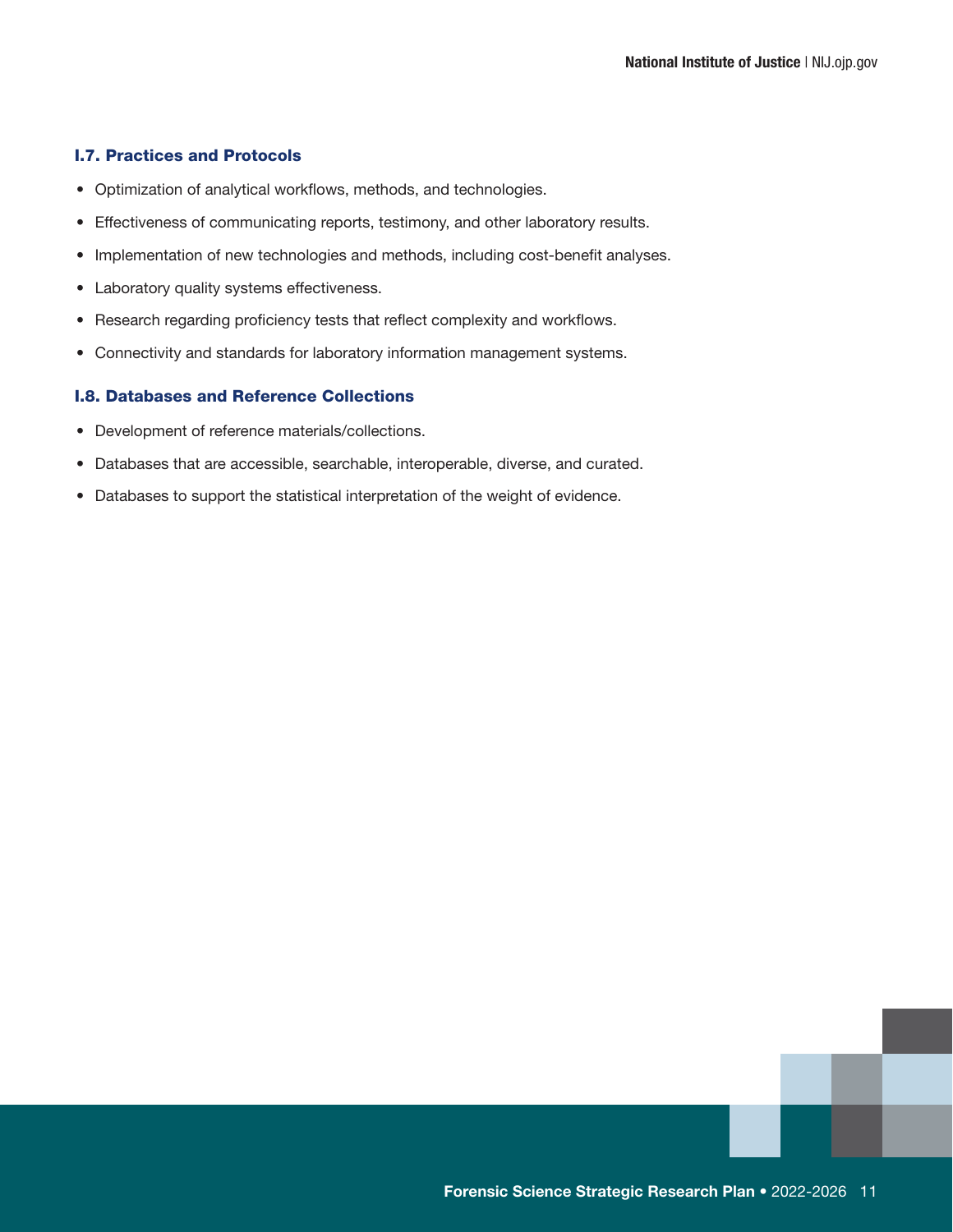# <span id="page-17-0"></span>Strategic Priority II: Support Foundational Research in Forensic Science

NIJ supports research to assess the fundamental scientific basis of forensic analysis. If forensic methods are demonstrated to be valid and the limits of those methods are well understood, then investigators, prosecutors, courts, and juries can make well-informed decisions. This can exclude the innocent from investigation and help prevent wrongful convictions.

### **Objectives**

#### II.1. Foundational Validity and Reliability of Forensic Methods

- Understanding of the fundamental scientific basis of forensic science disciplines.
- Quantification of measurement uncertainty in forensic analytical methods.

#### II.2. Decision Analysis in Forensic Science

- Measurement of the accuracy and reliability of forensic examinations (e.g., black box studies).
- Identification of sources of error (e.g., white box studies).
- Research and evaluation of human factors.
- Interlaboratory studies.

#### II.3. Understanding the Limitations of Evidence

• Understanding the value of forensic evidence beyond individualization or quantitation to include activity level propositions.

#### II.4. Stability, Persistence, and Transfer of Evidence

- Effects of environmental factors and time on evidence.
- Primary versus secondary transfer.
- Impact of laboratory storage conditions and analysis on evidence.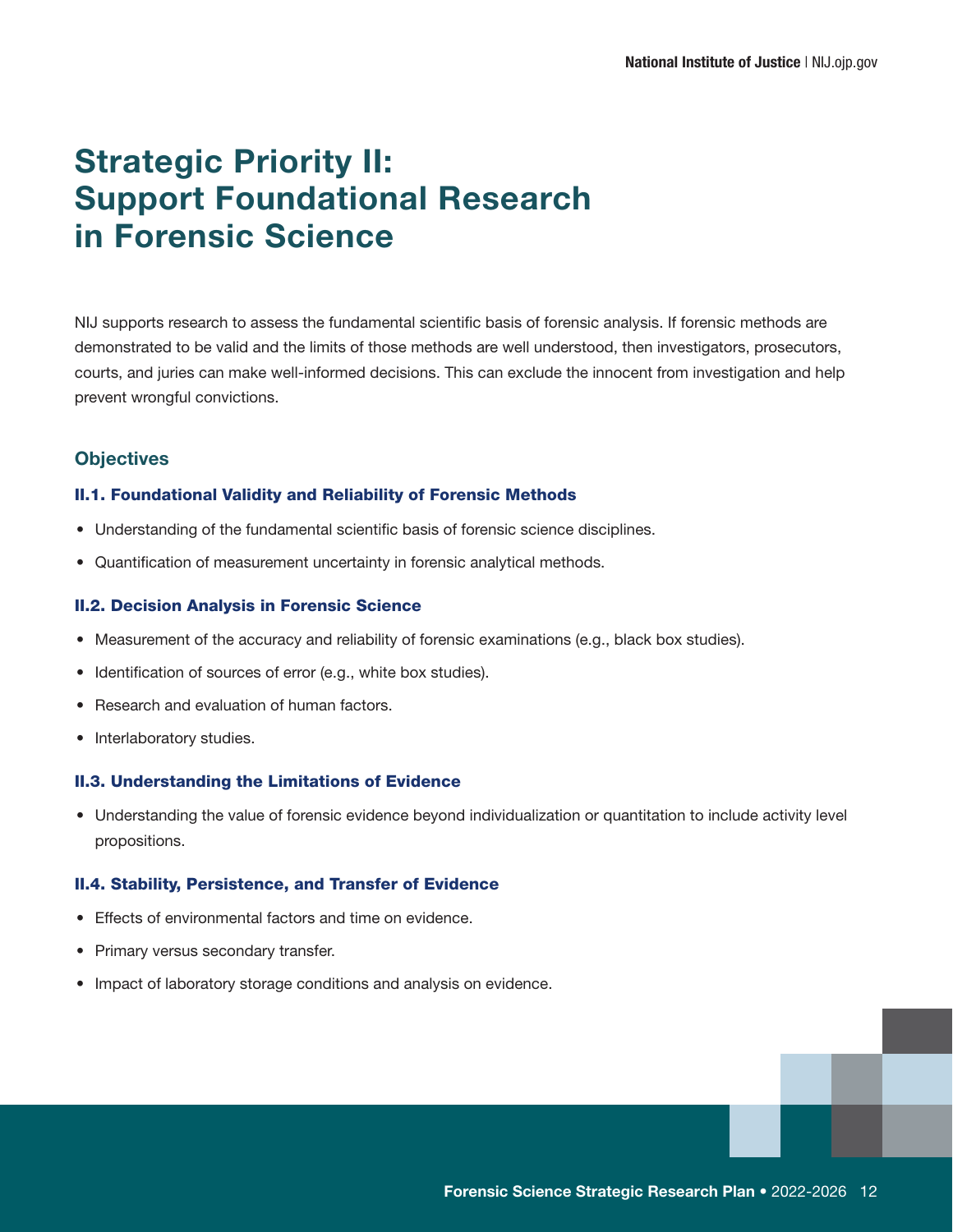# <span id="page-18-0"></span>Strategic Priority III: Maximize the Impact of Forensic Science Research and Development

The ultimate goal of NIJ's research and development is to make a positive impact on forensic science practice. For this to happen, the products of research and development must reach the community. These products include peer-reviewed publications, presentations, databases, patents and inventions, software, best practice guides, and more. Implementation of new technology and methods into practice can be aided by NIJ stewardship, in partnership with researchers and practitioners. This can ultimately result in better accuracy, increased efficiency, and improved workflows.

### **Objectives**

#### III.1. Disseminate Research Products to Communities of Interest

- Communicate with new and existing audiences across diverse media.
- Improve access to research publications (e.g., open access, public access).
- Support data sharing and accessibility.

#### III.2. Support the Implementation of Methods and Technologies

- Assist technology transition for NIJ-funded research and development.
- Demonstrate, test, and evaluate new methods and technology.
- Pilot implementation and adoption into practice.
- Develop evidence-based best practices.

#### III.3. Assess the Impact of NIJ Forensic Science Programs

- Identify and collect measures of program performance (e.g., publications, citations, patents).
- Analyze program impact over time.
- Act on findings to optimize program effectiveness.
- Communicate findings to the public.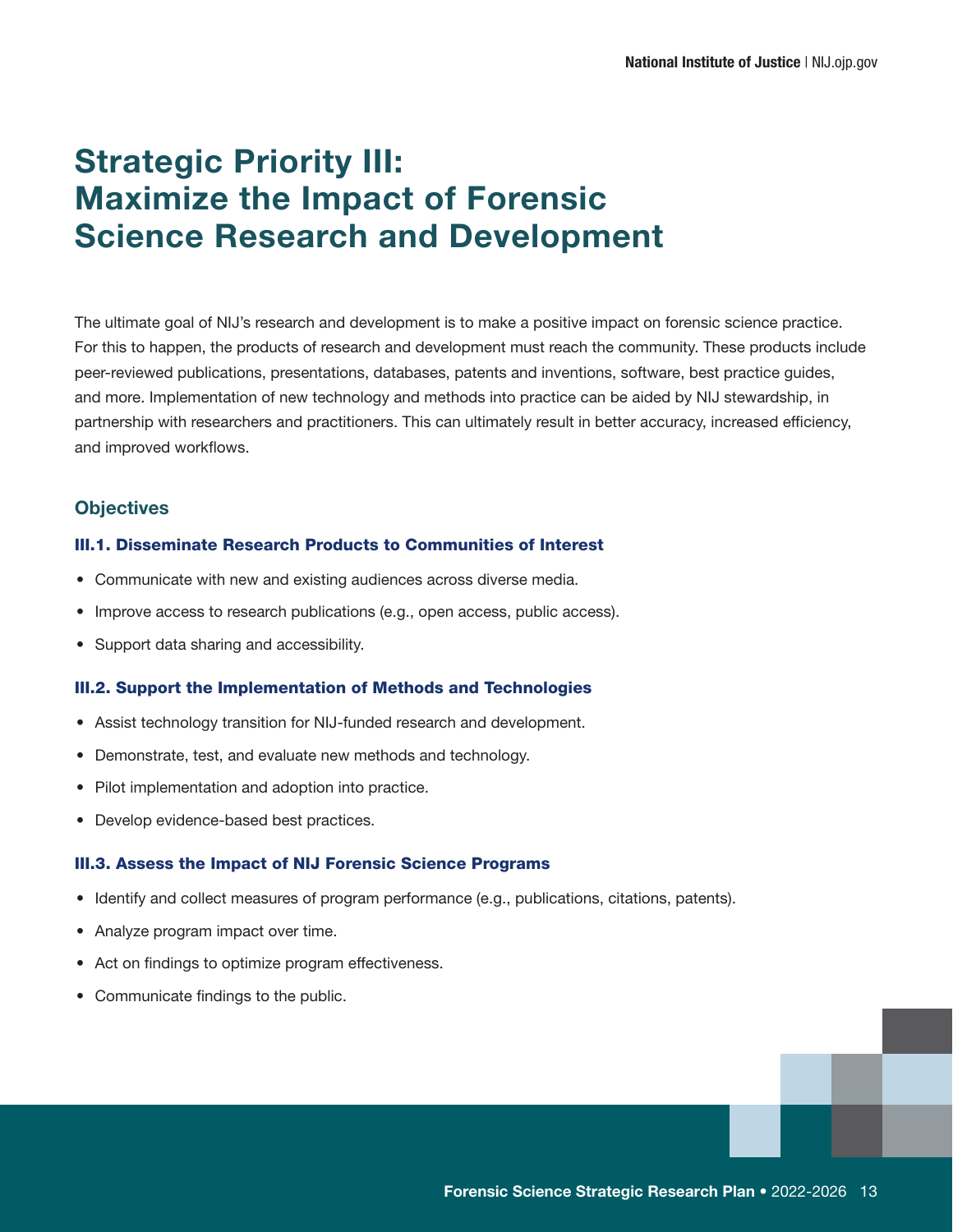#### <span id="page-19-0"></span>III.4. Examine the Role and Value of Forensic Science in the Criminal Justice System

- Understand how forensic science impacts the criminal justice system.
- Evaluate the implementation of new and innovative policies and practices.
- Understand the costs and benefits of forensic science services.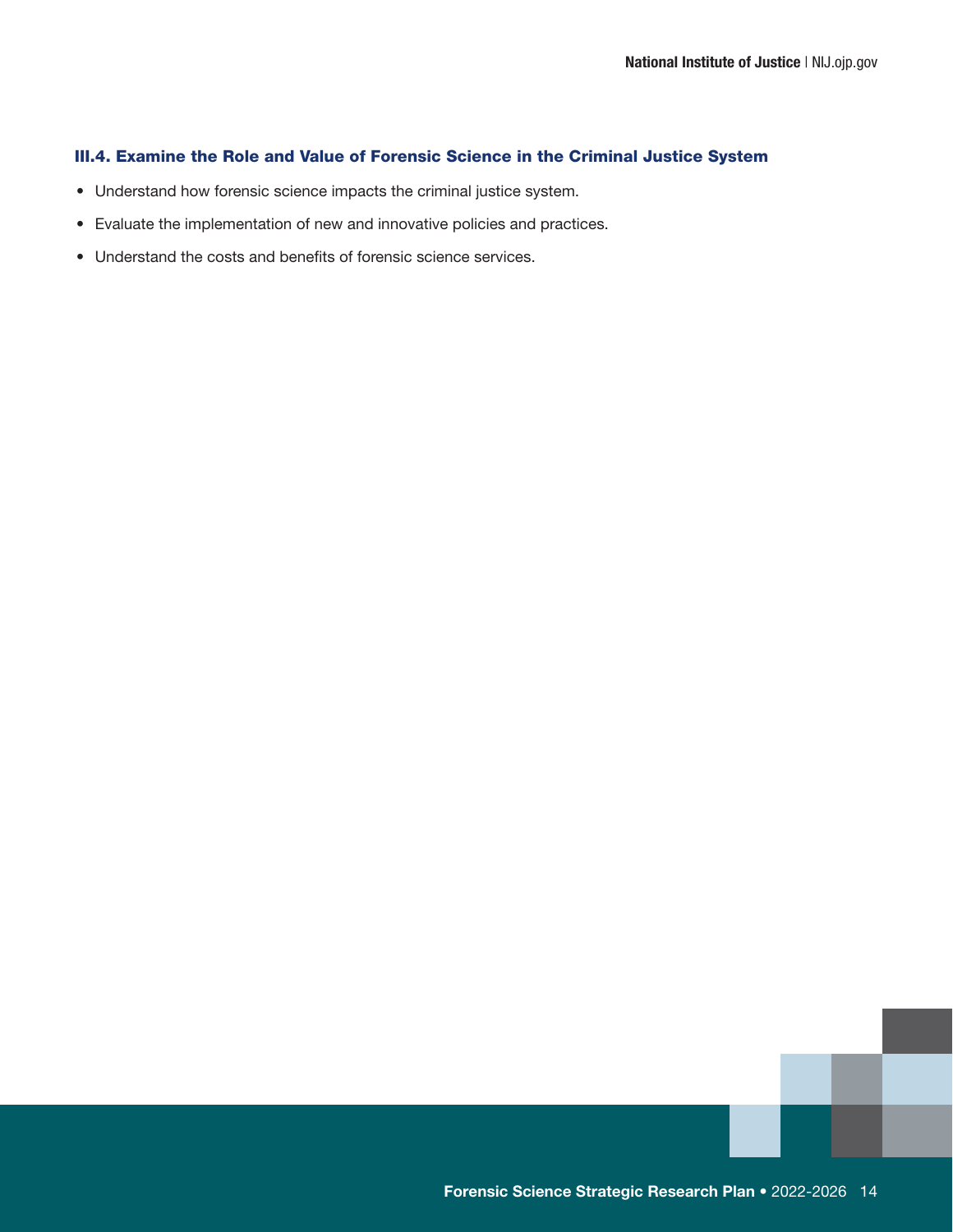# <span id="page-20-0"></span>Strategic Priority IV: Cultivate a Diverse, Highly Skilled Forensic Science Workforce

NIJ supports the development of current and future forensic science researchers and practitioners through laboratory and research experience. Student engagement and the promotion of diversity, equity, and inclusion within the forensic science workforce are critical elements of this effort. NIJ advocates for representation of a diverse range of perspectives in the forensic science community.

### **Objectives**

#### IV.1. Foster the Next Generation of Forensic Science Researchers

- Enrich undergraduate experiences.
- Support graduate research in forensic science.
- Provide postgraduate opportunities.
- Support early-career new investigators.

#### IV.2. Facilitate Research Within Public Laboratories

- Create opportunities for research.
- Cultivate a workforce of researchers within public laboratories.
- Promote partnerships with academia.

#### IV.3. Advance the Forensic Science Workforce

- Assess and evaluate staffing and resource needs.
- Examine the use and efficacy of forensic science training and certification programs.
- Research best practices for recruitment and retention.
- Support workforce development (e.g., leadership, public speaking, mentorship) and continuing education.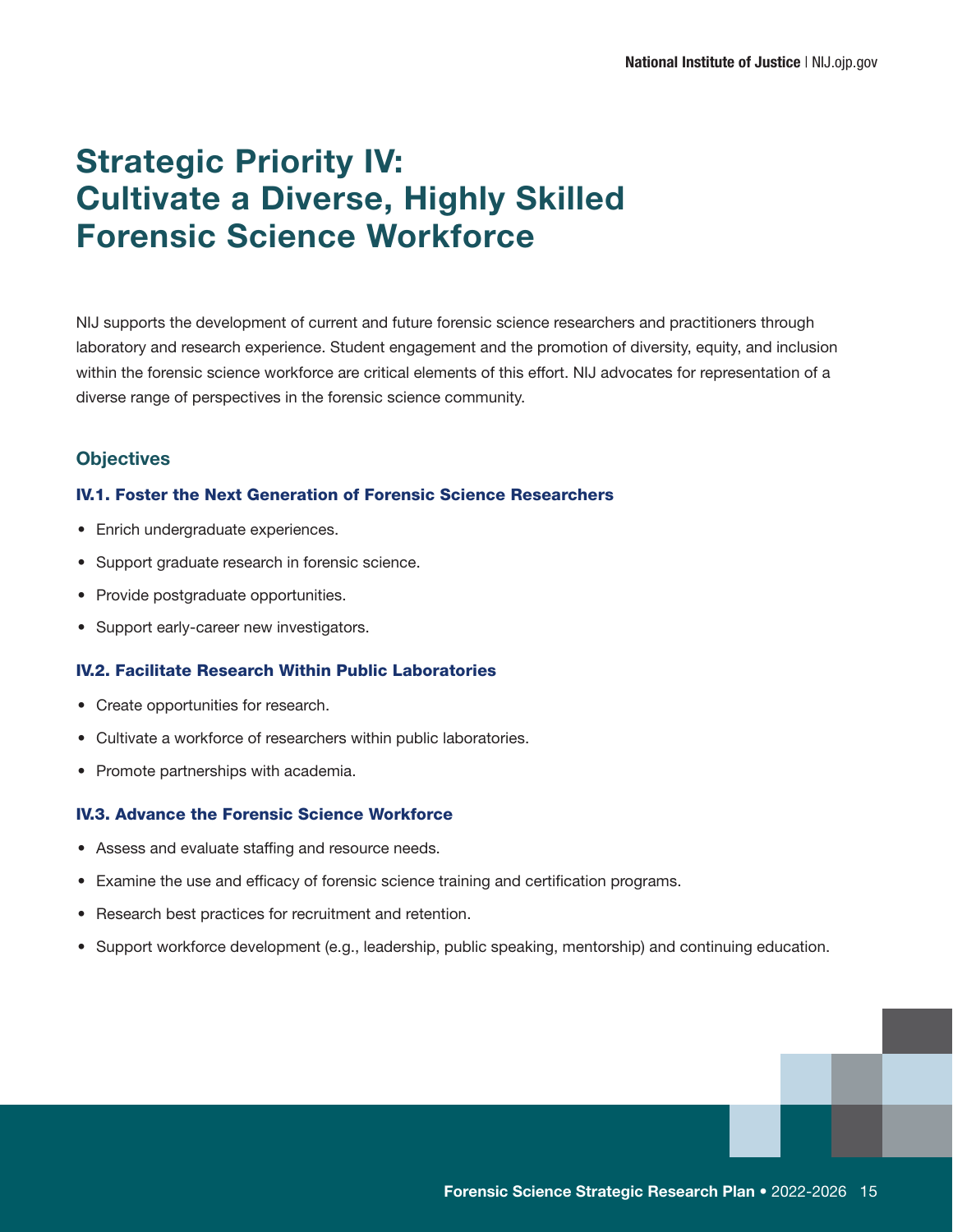- <span id="page-21-0"></span>• Evaluate the workforce and workforce pipeline.
- Research the safety, wellness, health, and workplace needs of forensic practitioners.

### IV.4. Implement a Process for Assessment, Outreach, and Sustainability for Diversity and Inclusion

- Collect demographic data to assess diversity and inclusion in NIJ programs.
- Identify and engage in actions to increase inclusivity.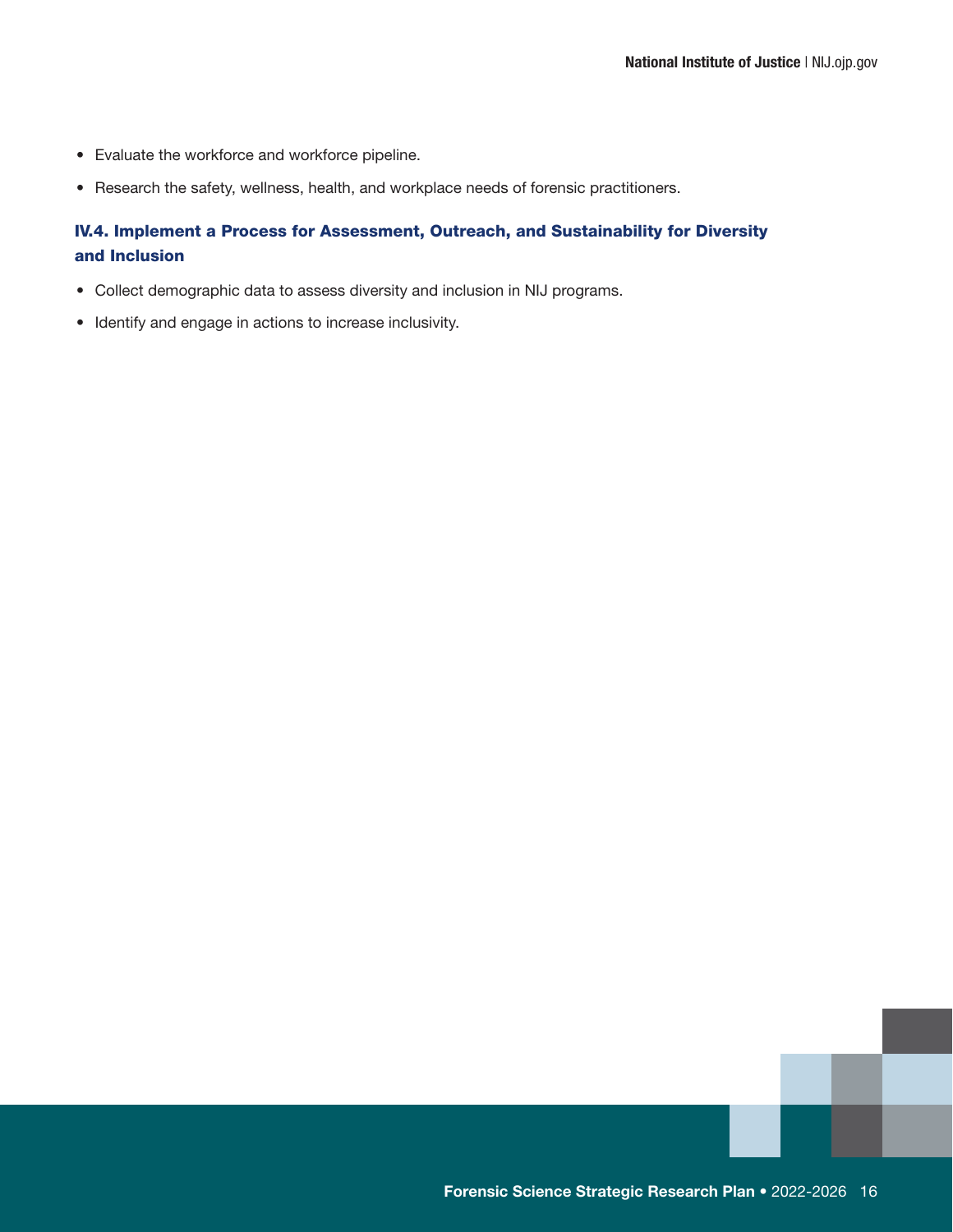# <span id="page-22-0"></span>Strategic Priority V: Coordinate Across the Community of Practice

The forensic science enterprise benefits from collaboration across academic, industry, and government sectors. NIJ serves as a coordination point within the forensic science community to help meet the challenges caused by high demand and limited resources.

### **Objectives**

#### V.1. Assess and Address the Needs of the Field

- Engage with forensic practitioners and laboratory leadership to understand their evolving needs.
- Communicate engagement outcomes to researchers, educators, and policymakers.
- Implement programs that address needs and build connections among stakeholders.

#### V.2. Engage Federal Partners To Maximize Resources

- Understand agencies' current activities and priorities.
- Establish agreements and partnerships.
- Coordinate to leverage agencies' resources and strengths and avoid duplication.

#### V.3. Facilitate Information Sharing

- Promote the sharing of information (e.g., data, methods, validation plans) among NIJ's federal, state, and local partners.
- Employ various platforms (e.g., symposia, webinars, working groups) for information sharing.
- Serve as a central agency for the collection and distribution of information on evidence-based solutions.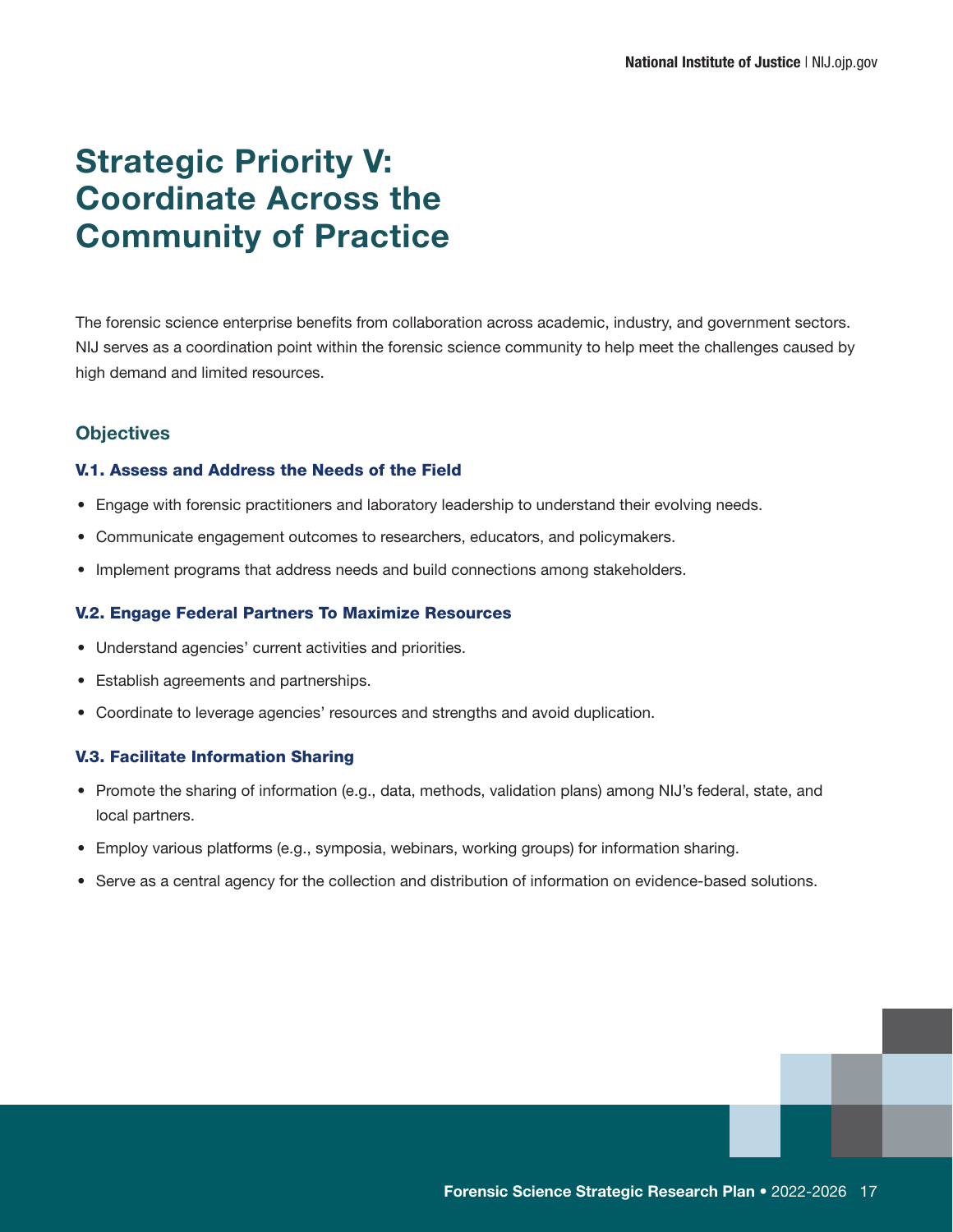# <span id="page-23-0"></span>Acknowledgments

#### NIJ Forensic Science Strategic Research Plan Working Group

Gregory Dutton, Ph.D., Charles Heurich, M.F.S., Tracey Johnson, M.S.F.S., Jennifer Love, Ph.D., Jonathan McGrath, M.S.F.S., Ph.D., Danielle McLeod-Henning, M.F.S., Martin Novak, M.P.A., Frances Scott, Ph.D., Lucas Zarwell, M.F.S.

### External Reviewers

Eugene Peters, Ph.D., Federal Bureau of Investigation; Richard Meyers, M.S.F.S., U.S. Drug Enforcement Administration; Todd Bille, M.S., Bureau of Alcohol, Tobacco, Firearms and Explosives; Robert Ramotowski, M.S., National Institute of Standards and Technology; Rebecca Ferrell, Ph.D., National Science Foundation.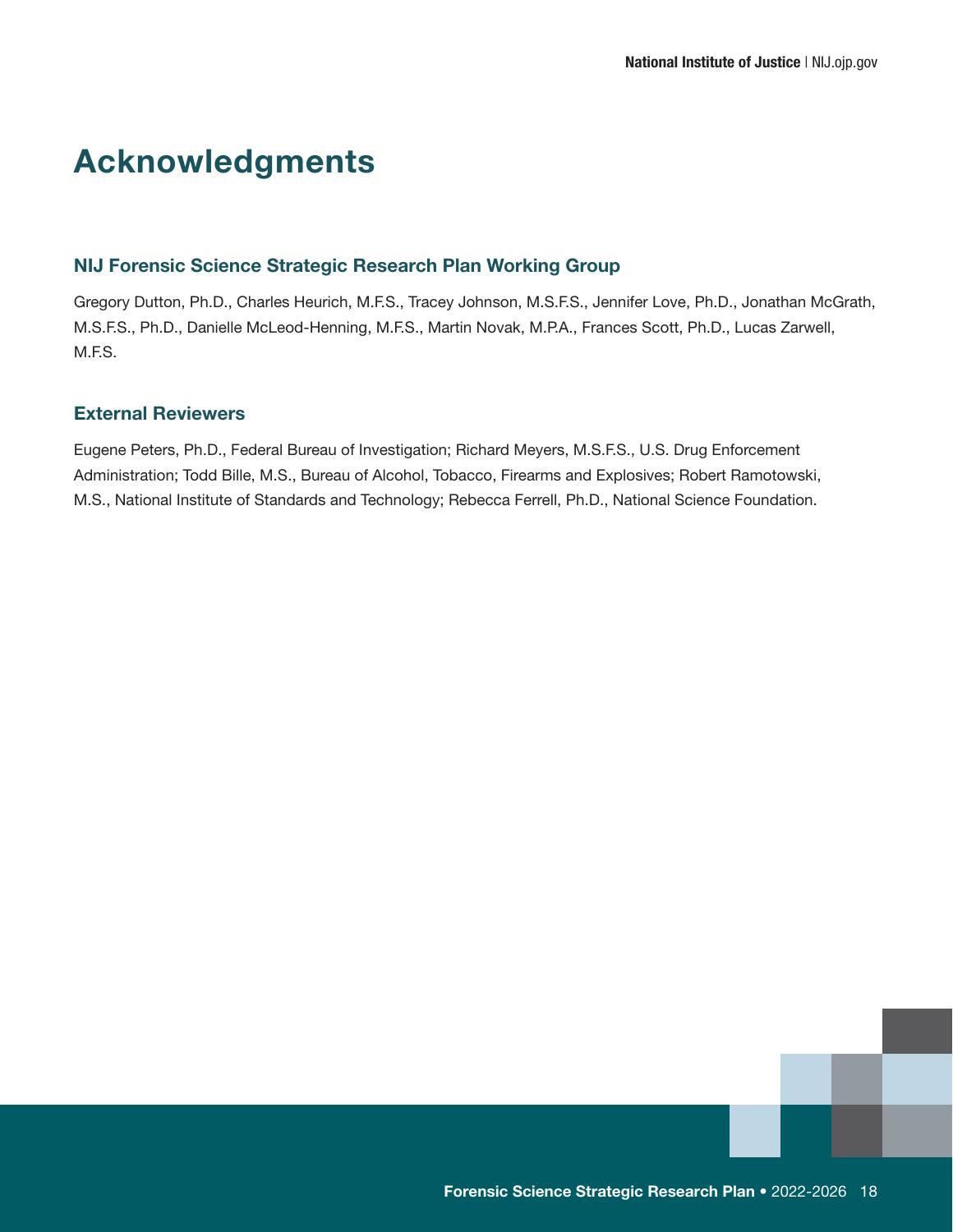### <span id="page-24-0"></span>Reference Documents

American Academy for the Advancement of Science, *Forensic Science Assessments: A Quality and Gap Analysis,* September 2017,<https://www.aaas.org/resources/forensic-science-assessments-quality-and-gap-analysis>.

J. Butler et al., "NIST Interagency/Internal Report (NISTIR)," *NIST Scientific Foundation Reviews,* 2020, <https://doi.org/10.6028/NIST.IR.8225>.

John H. Laub, "*Strengthening NIJ: Mission, Science, and Process*," *NIJ Journal* 268, October 2011, <https://www.ojp.gov/pdffiles1/nij/235891.pdf>.

National Academies of Sciences, Engineering, and Medicine, *Support for Forensic Science Research: Improving the Scientific Role of the National Institute of Justice,* Washington, DC: The National Academies Press, 2015, <https://nap.nationalacademies.org/read/21772/chapter/1>.

National Institute of Justice, *Report to Congress: Needs Assessment of Forensic Laboratories and Medical Examiner/Coroner Offices,* Washington, DC: U.S. Department of Justice, National Institute of Justice, 2019, https://www.ojp.gov/pdffiles1/nij/253626.pdf.

National Research Council, *Strengthening Forensic Science in the United States: A Path Forward,* Washington, DC: The National Academies Press, 2009, https://doi.org/10.17226/12589.

President's Council of Advisors on Science and Technology, *Report to the President: Forensic Science in Criminal Courts: Ensuring Scientific Validity of Feature-Comparison Methods,* Washington, DC: Executive Office of the President, President's Council of Advisors on Science and Technology, September 2016, [https://](https://obamawhitehouse.archives.gov/sites/default/files/microsites/ostp/PCAST/pcast_forensic_science_report_final.pdf) [obamawhitehouse.archives.gov/sites/default/files/microsites/ostp/PCAST/pcast\\_forensic\\_science\\_report\\_final.](https://obamawhitehouse.archives.gov/sites/default/files/microsites/ostp/PCAST/pcast_forensic_science_report_final.pdf) [pdf.](https://obamawhitehouse.archives.gov/sites/default/files/microsites/ostp/PCAST/pcast_forensic_science_report_final.pdf)

The Innocence Project, *Ten Years Later: The Lasting Impact of the 2009 NAS Report,* February 19, 2019, https://innocenceproject.org/lasting-impact-of-2009-nas-report/.